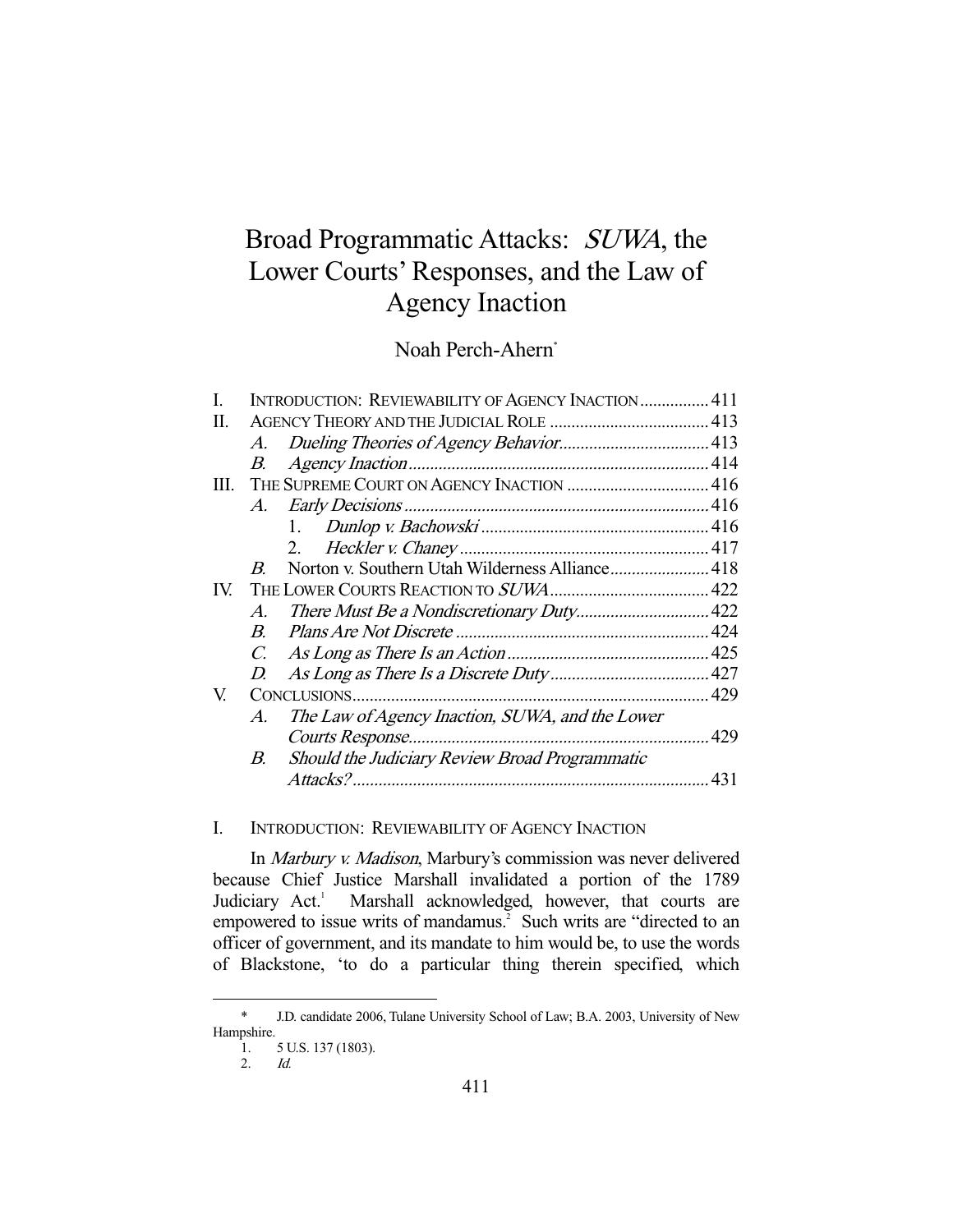appertains to his office and duty and which the court has previously determined, or at least supposes, to be consonant to right and justice."<sup>33</sup> Over two hundred years later, observers and judges still have yet to agree on which agency inactions are "consonant to right and justice" and which are not. For example: A statute calls upon the Bureau of Land Management (BLM) to manage Wilderness Study Areas (WSAs) "in a manner so as not to impair the suitability of such areas for preservation as wilderness."4 Can there be judicial review under the Administrative Procedure Act  $(APA)^5$  despite the fact that the agency did not take a discernible action? In other words, if the BLM sits idle while the lands are trammeled by outdoor recreational vehicle use, can a court use the above provision to review BLM's inaction? Would this be "consonant to right and justice"? The Supreme Court answered with an emphatic "no" in Norton v. Southern Utah Wilderness Alliance (SUWA), declaring that there was no legal action to review.<sup>6</sup> As we will see, *SUWA* was not the first agency inaction Supreme Court case. In fact, Marbury itself grappled with the same issue.

 At the heart of the debate over reviewability of agency inaction is the proper role of courts in the structure of our government. In *Marbury*, Marshall wrote:

The province of the court is, solely, to decide on the rights of individuals, not to inquire how the executive, or executive officers, perform duties in which they have a discretion. Questions, in their nature political, or which are, by the Constitution and laws, submitted to the executive, can never be made in this court.<sup> $7$ </sup>

When can the judiciary oversee the performance of executive duties, and when can it not? Which of these duties are justiciable?

 This Comment assesses which statutory directives rise to the level necessary for judicial review. Part II will begin by explaining the significance of judicial review of agency decisionmaking, addressing theories of agency behavior. Part III will then focus on agency inaction, first addressing the Supreme Court's jurisprudence, and then canvassing the recent lower federal court interpretations of SUWA, identifying specific cases that have granted review and specific cases that have denied it. Part IV will then summarize the law surrounding agency inaction. Part V concludes with an opinion on the state of the law.

 <sup>3.</sup> Id. at 169 (quoting 3 WILLIAM BLACKSTONE, COMMENTARIES \*110).

 <sup>4.</sup> Federal Land Policy and Management Act (FLPMA), 43 U.S.C. § 1782(c) (2000).

 <sup>5. 5</sup> U.S.C. §§ 500-706 (2000).

<sup>6. 124</sup> S. Ct. 2373 (2004).<br>7. Marbury v. Madison. 51

Marbury v. Madison, 5 U.S. 137, 170 (1803).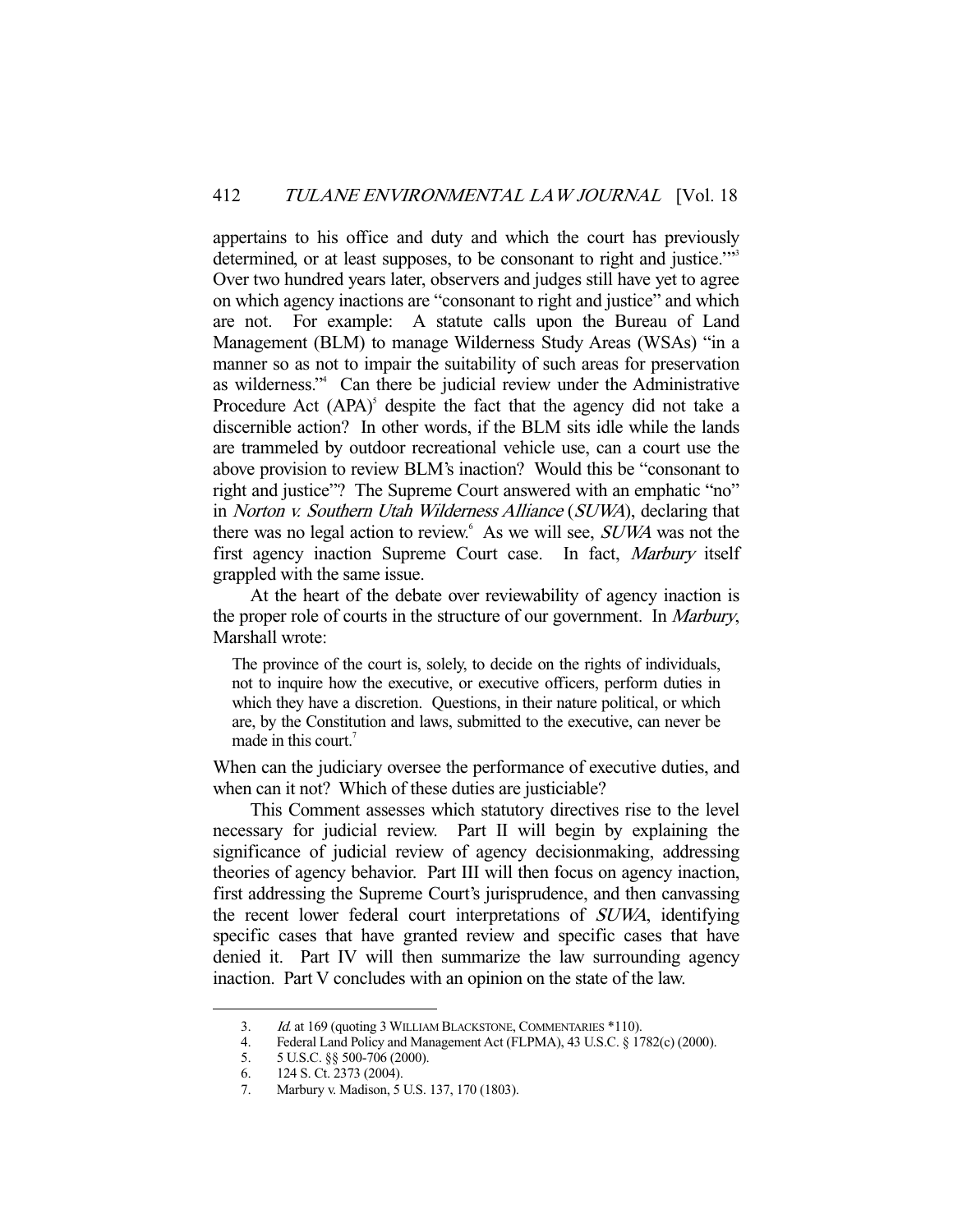#### II. AGENCY THEORY AND THE JUDICIAL ROLE

## A. Dueling Theories of Agency Behavior

 In 1971, Judge Skelly Wright proclaimed that it is a judicial duty "to see that important legislative purposes, heralded in the halls of Congress, are not lost or misdirected in the vast hallways of the federal bureaucracy."8 Seven years later, then-Justice William Rehnquist wrote that "[t]he fundamental policy questions appropriately resolved in Congress and in the state legislatures are not subject to reexamination in the federal courts under the guise of judicial review of agency action."9 These two statements are in diametric opposition to one another, but this should not come as a surprise. Administrative law is rife with cases representing a will to perform bold judicial oversight of agency action, as well as cases illustrating extreme judicial deference to agency action.

 This judicial tension can be understood as the manifestation of opposing philosophies regarding agency behavior. One school of thought regards agencies as "uniquely susceptible to domination by the industry they [are] charged with regulating."<sup>10</sup> Thomas Merrill describes this "capture theory" of agency behavior: "Starting in the late 1960s, many federal judges became convinced that agencies were prone to capture and related defects and—more importantly—that they were in a position to do something about it."<sup>11</sup> With Congress delegating so much power to agencies, there was a legitimate fear that the agencies were abusing their authority behind the scenes, without a true democratic check. The power that was once being wielded transparently by the directly elected Congress was now being wielded somewhat secretly by groups of individuals that were putatively, but not truly, accountable by virtue of presidential election. This concern is compounded when agencies appear to be beholden to the "regulated entities more often than the interests of the regulatory beneficiaries."<sup>12</sup>

 Ironically, the other side has the same fear concerning abuse of power; however, this group focuses its attention on judicial mismanagement. Then-Judge Scalia wrote in a 1983 law review article:

 <sup>8.</sup> Calvert Cliffs' Coordinating Comm. v. U.S. Atomic Energy Comm'n, 449 F.2d 1109, 1111 (D.C. Cir. 1971).

 <sup>9.</sup> Vt. Yankee Nuclear Power Corp. v. Natural Res. Def. Council, 435 U.S. 519, 558 (1978).

<sup>10.</sup> Thomas W. Merrill, Agency Capture Theory and the Courts: 1967-1983, 72 CHI.-KENT L.REV. 1039, 1043 (1997).

 <sup>11.</sup> Id.

<sup>12.</sup> Lisa Schultz Bressman, Judicial Review of Agency Inaction: An Arbitrariness Approach, 79 N.Y.U. L. REV. 1657, 1714 (2004).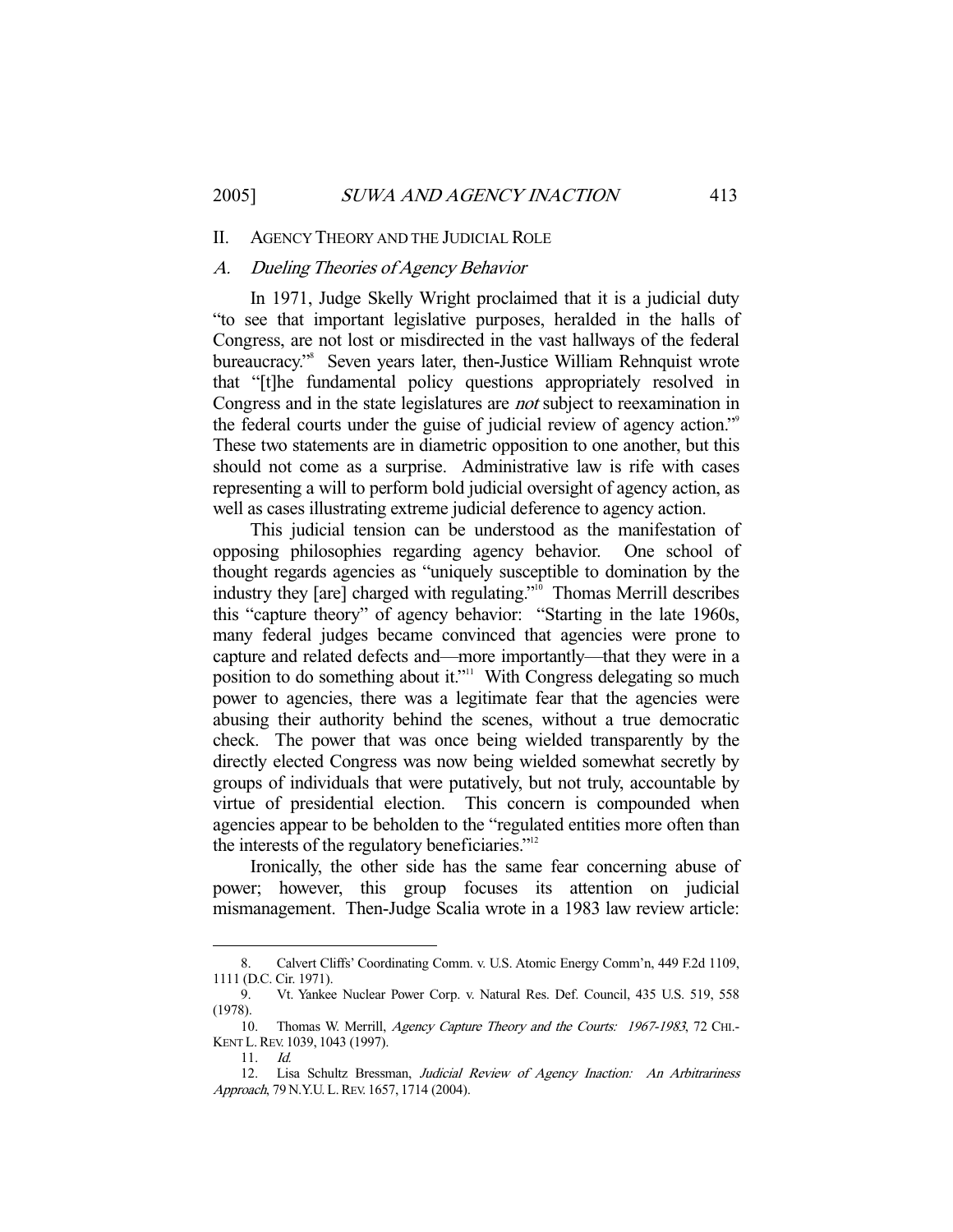"It may well be, of course, that the judges know what is good for the people better than the people themselves; or that democracy simply does not permit the *genuine* desires of the people to be given effect; but those are not the premises under which our system operates."13 This line of reasoning was uttered years earlier in Vermont Yankee Nuclear Power Corp. v. Natural Resources Defense Council when then-Justice Rehnquist wrote: "Time may prove wrong the decision to develop nuclear energy, but it is Congress or the States within their appropriate agencies which must eventually make that judgment."<sup>4</sup> This school of thought can best be understood through the "presidential control model"; it believes that agencies reflect presidential policies, which in turn, reflect the public's preferences, thereby making agencies majoritarian institutions and efficient microcosms headed by a centralized leader.<sup>15</sup> This theory focuses on agency accountability, "asserting that agency legitimacy is best achieved when agency decisionmaking occurs under the direction of politically accountable officials."16

 Different eras reflect more or less judicial activism in the review of agency decisionmaking, but the tension between capture theory and presidential control is still present. The question persists whether it is proper for the judiciary to review agency decisions.

# B. Agency Inaction

 Judicial review of agency inaction provides a great lesson in the conflicting agency accountability philosophies described above. After all, challenges to agency inaction—an agency's failure to abide by its mandates by not taking action—call upon the courts to proclaim not only that the agency should act differently, but also to proclaim that the agency should act at all. This puts courts in the rather uncomfortable position of directing agencies to do something where before they had done nothing. As we will see, inaction must still be "agency action" that is, "[u]nder the terms of the APA, [a] respondent must direct its attack against some particular 'agency action' that causes it harm."17 In other words, in order to transform the failure to act into action, that failure must consist of the withholding of a specific required action.<sup>18</sup>

<sup>13.</sup> Antonin Scalia, The Doctrine of Standing as an Essential Element of the Separation of Powers, 17 SUFFOLK U. L.REV. 881, 897 (1983).

 <sup>14. 435</sup> U.S. at 558.

 <sup>15.</sup> See Lisa Schultz Bressman, Beyond Accountability: Arbitrariness and Legitimacy in the Administrative State, 78 N.Y.U. L.REV. 461, 485-491 (2003).

<sup>16.</sup> Bressman, *supra* note 12, at 1675.

 <sup>17.</sup> Lujan v. Nat'l Wildlife Fed'n, 497 U.S. 871, 891 (1990).

 <sup>18.</sup> Norton v. S. Utah Wilderness Alliance (SUWA), 124 S. Ct. 2373, 2379 (2004).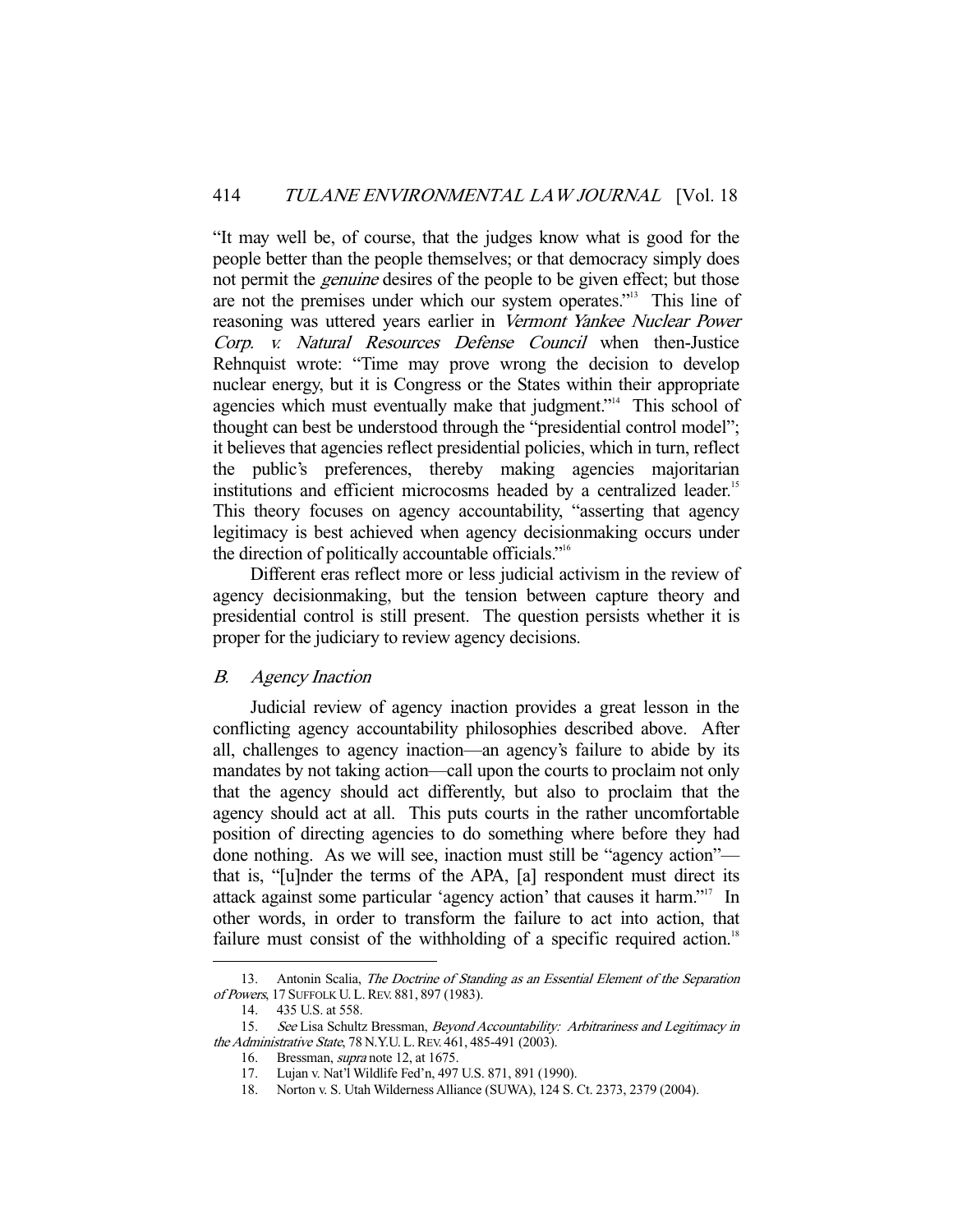Still, the reality remains the same: reviewability inherently involves the court assuming a seemingly dictatorial role and directing the agency to take action.

 It is helpful to simplify the concept of agency inaction. "[A]gency inaction might encompass any instance in which an agency fails to take desired or desirable action."19 Specifically, it is the withholding of action required by law. It could be the failure to punish a polluter, or the failure to engage in rulemaking by a certain time. It might be the failure to enforce a particular statutory provision. It may be what the Court termed in SUWA "broad programmatic attacks," or, in other words, challenges to broader statutory prescriptions.<sup>20</sup> In all of these cases, there is a common challenge. The agency is neglecting to do something that it is supposed to be doing. The problem for the judiciary is deciding first, whether the courts are supposed to tell the agency what to do, and second, figuring out precisely what the agency should be directed to do.

 Professor Cass R. Sunstein writes that "of the many innovations in modern administrative law, the recognition of a private right to initiate administrative action may be the most important."<sup>21</sup> After all, "[j]udicial review serves important goals in promoting fidelity to statutory requirements and, where those requirements are ambiguous or vague, in increasing the likelihood that the regulatory process will be a reasonable exercise of discretion instead of a bow in the direction of powerful private groups." $22$ 

 A common problem with judicial review of agency inaction revolves around agency discretion. When an agency takes an action, normally that action is reviewable by a court to determine whether the action was "arbitrary [or] capricious."23 But with agency inaction, courts are more likely to determine that the agency has absolute discretion on whether to act at all. That is, courts are fairly likely to decide that agency decisions not to act are nonreviewable. However, this is not always the case. As *SUWA* says, "some failure to act claims are remediable."<sup>24</sup> This Comment will next evaluate which agency inactions are remediable through judicial review.

<sup>19.</sup> Bressman, *supra* note 12, at 1664.

 <sup>20.</sup> SUWA, 124 S. Ct. at 2379.

<sup>21.</sup> Cass R. Sunstein, *Reviewing Agency Inaction After* Heckler v. Chaney, 52 U. CHI. L. REV. 653, 653 (1985).

<sup>22.</sup> *Id.* at 655.

 <sup>23. 5</sup> U.S.C. § 706 (2000).

 <sup>24.</sup> SUWA, 124 S. Ct. at 2378.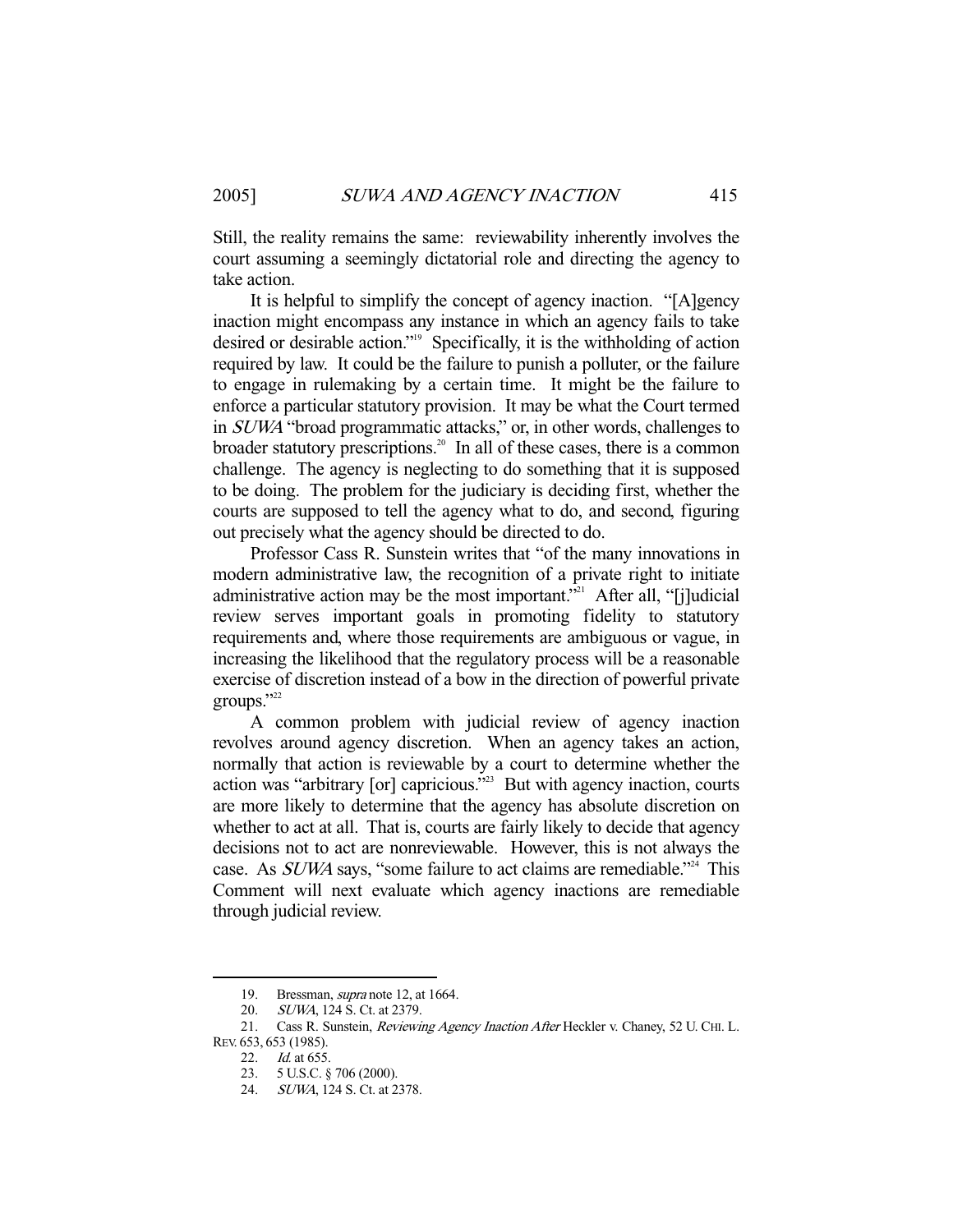#### III. THE SUPREME COURT ON AGENCY INACTION

- A. Early Decisions
- 1. Dunlop v. Bachowski

 In 1973, The United Steel Workers of America (USWA) alleged that the Secretary of Labor failed to act pursuant to the Labor-Management Reporting and Disclosure Act of  $1959$ .<sup>25</sup> The USWA argued that the following language created an enforceable duty:

The Secretary shall investigate such complaint and, if he finds probable cause to believe that a violation of this subchapter has occurred and has not been remedied, he shall, ... bring a civil action against the labor organization as an entity . . . to set aside the invalid election, if any, and to direct the conduct of an election or hearing and vote upon the removal of officers under the supervision of the Secretary.<sup>26</sup>

In *Dunlop v. Bachowski*, the Court rejected the argument that the language created an "unreviewable exercise of prosecutorial discretion," and casually granted the USWA judicial review in a footnote.<sup>27</sup> The Court relied on the reasoning of the lower court, which had had given merit to the fact that individual rights were implicated, as well as the fact that Congress placed a "clearly defined" duty on the Secretary.<sup>28</sup> The lower court held that enforceability "depends on a rather straightforward factual determination, and we see nothing in the nature of that task that places the Secretary's decision 'beyond the judicial capacity to supervise."

Dunlop was an easy case. It did not involve the vindication of a government policy or a societal interest, but rather an individual right. Moreover, the statutory language gave the Court clear factors to review. If the Secretary had probable cause to believe there was a violation, he had to sue the labor organization.<sup>30</sup> Prosecutorial discretion is a type of separation of powers argument whereby the agency argues that it must decide how to best implement the policies that Congress has entrusted it with pursuing, and that pursuit must not be impeded by the judiciary, lest it will not be able to duly complete its job. In Dunlop, the Court decided

 <sup>25.</sup> Dunlop v. Bachowski, 421 U.S. 560, 562 (1975).

 <sup>26. 29</sup> U.S.C. § 482(b) (2000).

 <sup>27. 421</sup> U.S. at 567 n.7.

 <sup>28.</sup> Bachowski v. Brennan, 502 F.2d 79, 88 (3d Cir. 1974).

 <sup>29.</sup> Id.

 <sup>30.</sup> See 29 U.S.C. § 482(b).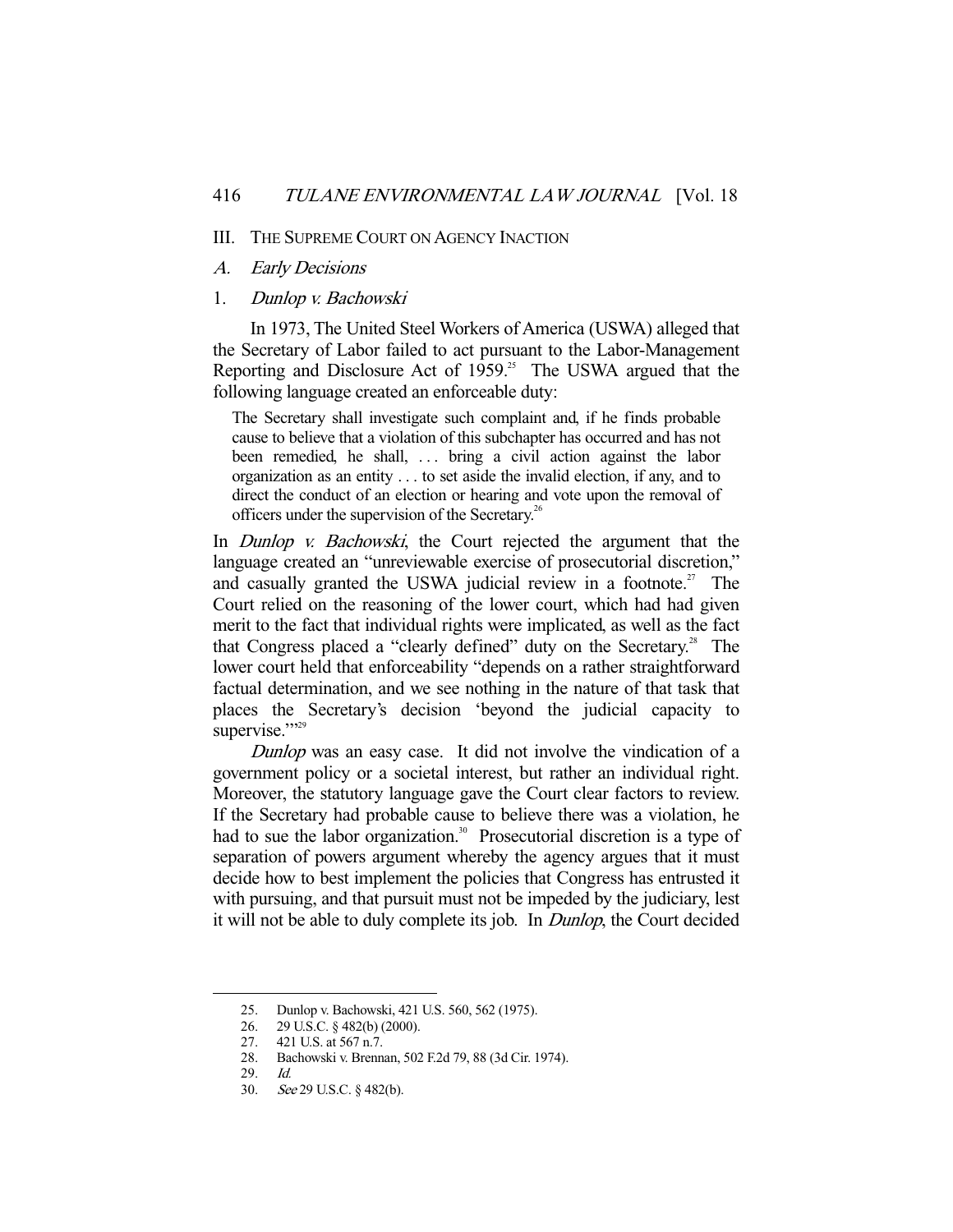that the judiciary could determine if the agency acted within its congressionally determined limits.<sup>31</sup>

 What does this case tell us about judicial reviewability of agency inaction under the APA? In a later Supreme Court case, then-Justice Rehnquist said that *Dunlop* had merely assessed whether the statute had precluded judicial review per section  $701(a)(1)$  of the APA.<sup>32</sup>

#### 2. Heckler v. Chaney

In *Heckler v. Chaney*, the plaintiffs, death row inmates, sued the Food and Drug Administration (FDA) for not taking enforcement action against Texas and Oklahoma, states that used drugs during execution that had not been approved for such use.<sup>33</sup> The Court distinguished *Dunlop* by stating that Congress had clearly intended reviewability when the Secretary refused to prosecute the labor disclosure standards.<sup>34</sup> Thus, in Dunlop, the plaintiffs had rebutted the "presumption of unreviewability" for agency refusals to take enforcement action.<sup>35</sup>

 Agency inaction with respect to statutory enforcement generally involves statutory provisions that supply "no meaningful standard against which to judge the agency's exercise of discretion."<sup>36</sup> Moreover, judicial review is normally "unsuitable."<sup>37</sup> According to *Chaney*.

The reasons for this general unsuitability are many. First, an agency decision not to enforce often involves a complicated balancing of a number of factors which are peculiarly within its expertise. Thus, the agency must not only assess whether a violation has occurred, but whether agency resources are best spent on this violation or another, whether the agency is likely to succeed if it acts, whether the particular enforcement action requested best fits the agency's overall policies, and, indeed, whether the agency has enough resources to undertake the action at all. An agency generally cannot act against each technical violation of the statute it is charged with enforcing. The agency is far better equipped than the courts to deal with the many variables involved in the proper ordering of its priorities. Similar concerns animate the principles of administrative law that courts generally will defer to an agency's construction of the statute it

 <sup>31. 421</sup> U.S. at 567-68.

 <sup>32.</sup> Heckler v. Chaney, 470 U.S. 821, 828 (1985). The APA excepts judicial review where "statutes preclude judicial review."  $5$  U.S.C.  $\S$  701(a)(1) (2000).

 <sup>33.</sup> Chaney, 470 U.S. at 823. The inmates charged that the drugs were not painless and quick as intended; moreover, they were not administered by trained personnel. Id.

 <sup>34.</sup> Id. at 833.

 <sup>35.</sup> Id.

 <sup>36.</sup> Id. at 831.

 <sup>37.</sup> Id.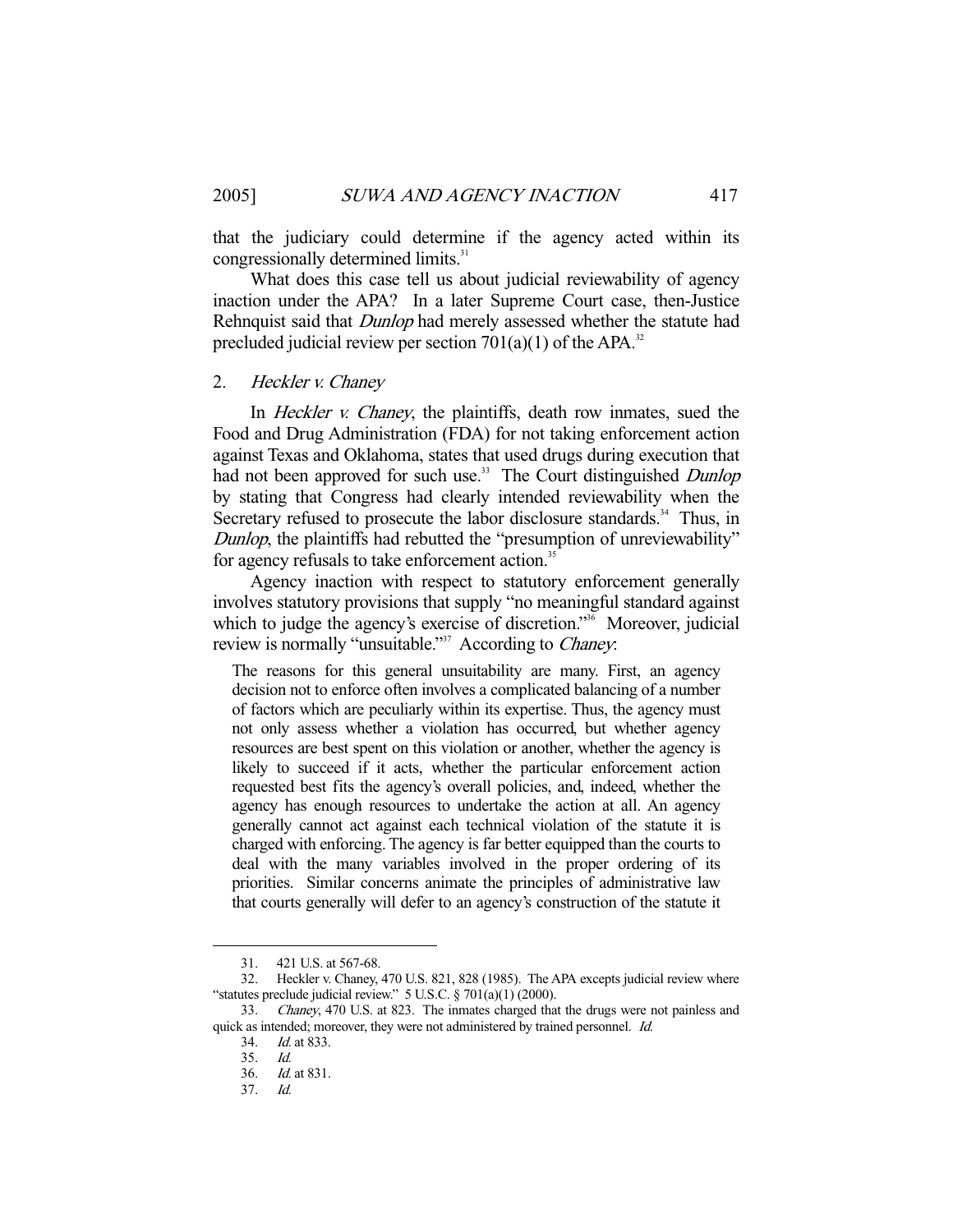is charged with implementing, and to the procedures it adopts for implementing that statute.<sup>38</sup>

Normally, the Court conceded, the APA implies a presumption of reviewability. Thus, as the Court had said in Citizens to Preserve Overton Park v. Volpe, section  $701(a)(2)$ 's "committed to agency discretion" exception to reviewability "is applicable in those rare instances where statutes are drawn in such broad terms that in a given case there is no law to apply."39 Agency inaction breeds a reverse presumption: normally courts cannot review those decisions.

The *Dunlop* inmates argued that the FDA did not enforce the provisions proscribing "misbranding" and the introduction of "new drugs," but the court called those arguments "irrelevant," pointing out that the following enforcement provision was completely discretionary because the statute stated: "[The] Secretary is *authorized* to conduct examinations and investigations."<sup>40</sup> In reaching this decision, the Court was clear that it was leaving it up to Congress to decide whether such agency inaction "should be judicially reviewable."<sup>41</sup>

B. Norton v. Southern Utah Wilderness Alliance

 In Norton v. Southern Utah Wilderness Alliance, various environmental groups challenged the BLM's administration of two million acres of WSAs.<sup>42</sup> At issue was BLM's failure to prevent off road vehicle (ORV) use in those areas.<sup>43</sup> WSAs are lands eligible for induction as wilderness areas.<sup>44</sup> However, only Congress can formally give lands the protected status of wilderness. Once lands become wilderness areas, no commercial enterprises, roads, motorized vehicles, or manmade structures are allowed.<sup>45</sup> WSAs are identified by the Department of the Interior, and recommended to Congress for formal induction.<sup>46</sup>

 Before Congress makes its decision, the Federal Land Policy and Management Act (FLPMA) directs that the "Secretary shall continue to manage such lands . . . in a manner so as not to impair the suitability of

 <sup>38.</sup> Id. at 831-32.

 <sup>39.</sup> Id. at 830 (quoting Citizens to Preserve Overton Park v. Volpe, 401 U.S 402, 410 (1971)).

<sup>40.</sup> *Id.* at 835 (quoting 21 U.S.C. § 372 (2000)).<br>41. *Id.* at 838.

*Id.* at 838.

<sup>42.</sup> Norton v. S. Utah Wilderness Alliance, 124 S. Ct. 2373, 2377-78 (2004).<br>43 *Id at* 2377

 <sup>43.</sup> Id. at 2377.

 <sup>44.</sup> Id.

 <sup>45. 16</sup> U.S.C. § 1133(c) (2000).

 <sup>46.</sup> See 43 U.S.C. § 1782(a) (2000).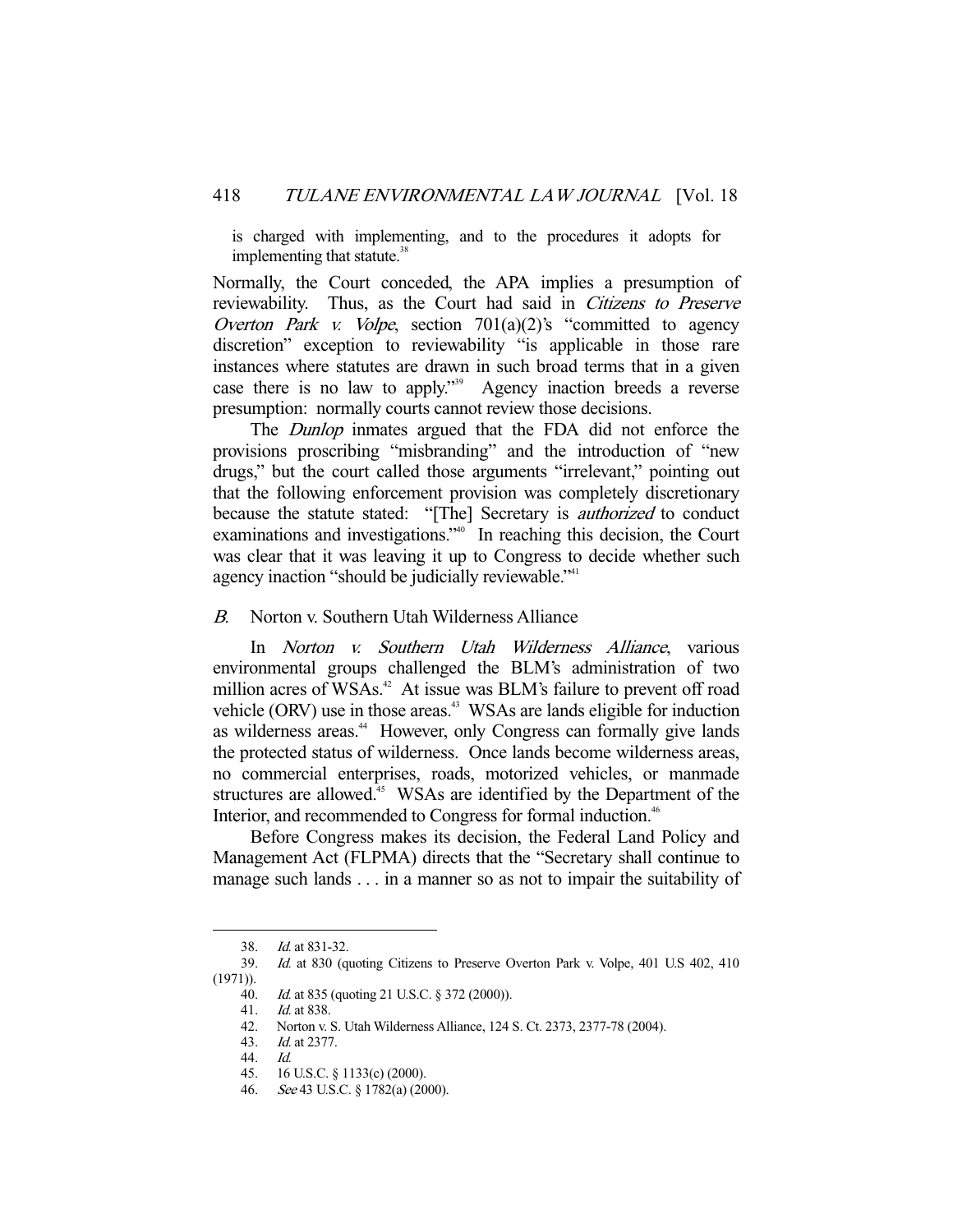such areas for preservation as wilderness."<sup>47</sup> The Southern Utah Wilderness Alliance (Southern Utah) first alleged that BLM violated this FLPMA provision by not prohibiting ORV use.<sup>48</sup> Second, Southern Utah argued that BLM failed to abide by its land use plan, in violation of a FLPMA clause which provides that the "Secretary shall manage the public lands . . . in accordance with the land use plans . . . when they are available."49 Finally, Southern Utah argued that a supplemental environmental impact statement (EIS) was needed to consider the environmental impacts of ORV use pursuant to the Council on Environmental Quality's regulation requiring an agency to supplement its EIS (in this case, BLM's land use plan) where "[t]here are significant new circumstances or information relevant to environmental concerns bearing on the proposed action or its impacts."<sup>50</sup>

 Justice Scalia, writing for a unanimous Court, reversed the United States Court of Appeals for the Tenth Circuit's decision, and rejected each of Southern Utah's claims.<sup>51</sup> Central to the Court's opinion was its analysis of "failure to act" claims under the APA. The Court began its analysis by stating that "[f]ailure to act claims are sometimes remediable under the APA, but not always."<sup>52</sup> Section 704 allows for judicial review of "final agency action," and section 551(13) includes the failure to act in the definition of final agency action.<sup>53</sup> Section 706(1) provides the mechanism for claims of agency inaction by allowing courts to "compel agency action unlawfully withheld or unreasonably delayed."<sup>54</sup>

 The Court posited that "failure to act" is "properly understood as a failure to take an *agency action*," which is itself "properly understood to be limited . . . to a discrete action."<sup>55</sup> A discrete action is limited to an "agency rule, order, license, sanction, [or] relief."<sup>56</sup> Moreover, the discrete action must be "legally required," which means that a court can only "compel an agency 'to perform a ministerial or non-discretionary act,' or 'to take action upon a matter, without directing *how* it shall act."<sup>57</sup> The Court analogized judicial review of failures to act to writs of

 <sup>47.</sup> Id. § 1782(c).

 <sup>48.</sup> SUWA, 124 S. Ct. at 2380.

<sup>49.</sup> Id. at 2381 (quoting 43 U.S.C. § 1732(a)).

 <sup>50.</sup> Id. at 2384 (quoting 40 C.F.R. § 1502.9(c)(1)(ii) (2004)).

<sup>51.</sup> *Id.* at 2381, 2384-85.

<sup>52.</sup> *Id.* at 2378.

 <sup>53. 5</sup> U.S.C. §§ 704, 551(13) (2000).

<sup>54.</sup> Id. § 706(1); see SUWA, 124 S. Ct. at 2378.

<sup>55.</sup> *SUWA*, 124 S. Ct. at 2379 (emphasis added).

 <sup>56.</sup> Id. at 2378 (quoting 5 U.S.C. § 551(13)).

<sup>57.</sup> Id. at 2379 (citing ATTORNEY GENERAL'S MANUAL ON ADMINISTRATIVE PROCEDURE ACT 108 (1947)).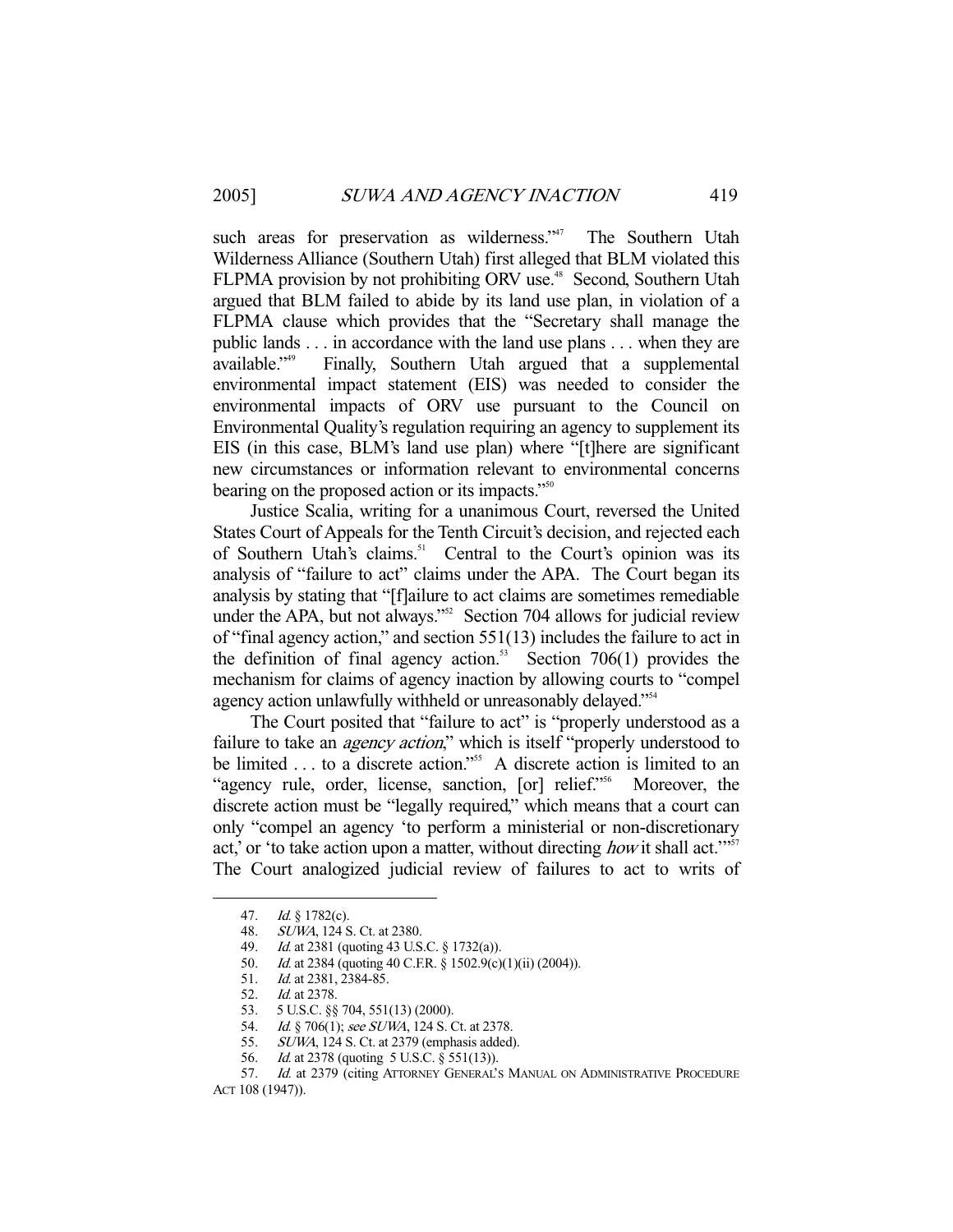mandamus.<sup>58</sup> The Court warned that this rule "precludes ... broad programmatic attack[s]."59 In sum, judicial compulsion of agency action must be directed at "discrete agency action demanded by law."<sup>60</sup>

 In rejecting Southern Utah's first claim, the Court said that FLPMA's requirement that BLM manage WSAs "in a manner so as not to impair the suitability of such areas for preservation as wilderness," does not mandate "with the clarity necessary to support judicial action under section 706(1), the total exclusion of ORV use."<sup>61</sup> This is so because there was no discrete action complained of: "General deficiencies in compliance . . . lack the specificity requisite for agency action."62

 Addressing Southern Utah's second claim that BLM failed to comply with its FLPMA mandated land use plan, which provided that BLM would conduct "use supervision and monitoring," the Court concluded that there was no "legally binding commitment."<sup>63</sup> The language did not create applicable law; a land use plan is "generally a statement of priorities; it guides and constrains actions, but does not (at least in the usual case) prescribe them."64 The Court left open the question of whether the statement was "sufficiently discrete" and expressed no view of "whether a court could, under § 706(1), enforce a duty to monitor ORV use imposed by a BLM regulation."<sup>65</sup>

 Finally, rejecting Southern Utah's last claim, the Court decided that there was no ongoing "major federal action" pursuant to the National Environmental Policy Act (NEPA) because the land use plan was already completed.<sup>66</sup> Thus, unless there is an action, including an amended or revised plan, there is no review.<sup>67</sup>

 SUWA involved more than a simple analysis of the APA. Underlying the Court's opinion was an ideology as to the Court's role in agency policymaking. The Court wrote that the purpose of limiting judicial review "is to protect agencies from undue judicial interference with their lawful discretion, and to avoid judicial entanglement in

 <sup>58.</sup> Id. at 2379.

 <sup>59.</sup> Id. at 2379-80.

 <sup>60.</sup> Id. at 2380.

<sup>61.</sup> *Id.* (quoting 43 U.S.C. § 1782(c) (2000)).<br>62. *Id.* at 2381.

*Id.* at 2381.

 <sup>63.</sup> Id. at 2384.

 <sup>64.</sup> Id.

 <sup>65.</sup> Id. at 2384 n.5.

 <sup>66.</sup> Id. at 2384.

 <sup>67.</sup> Id.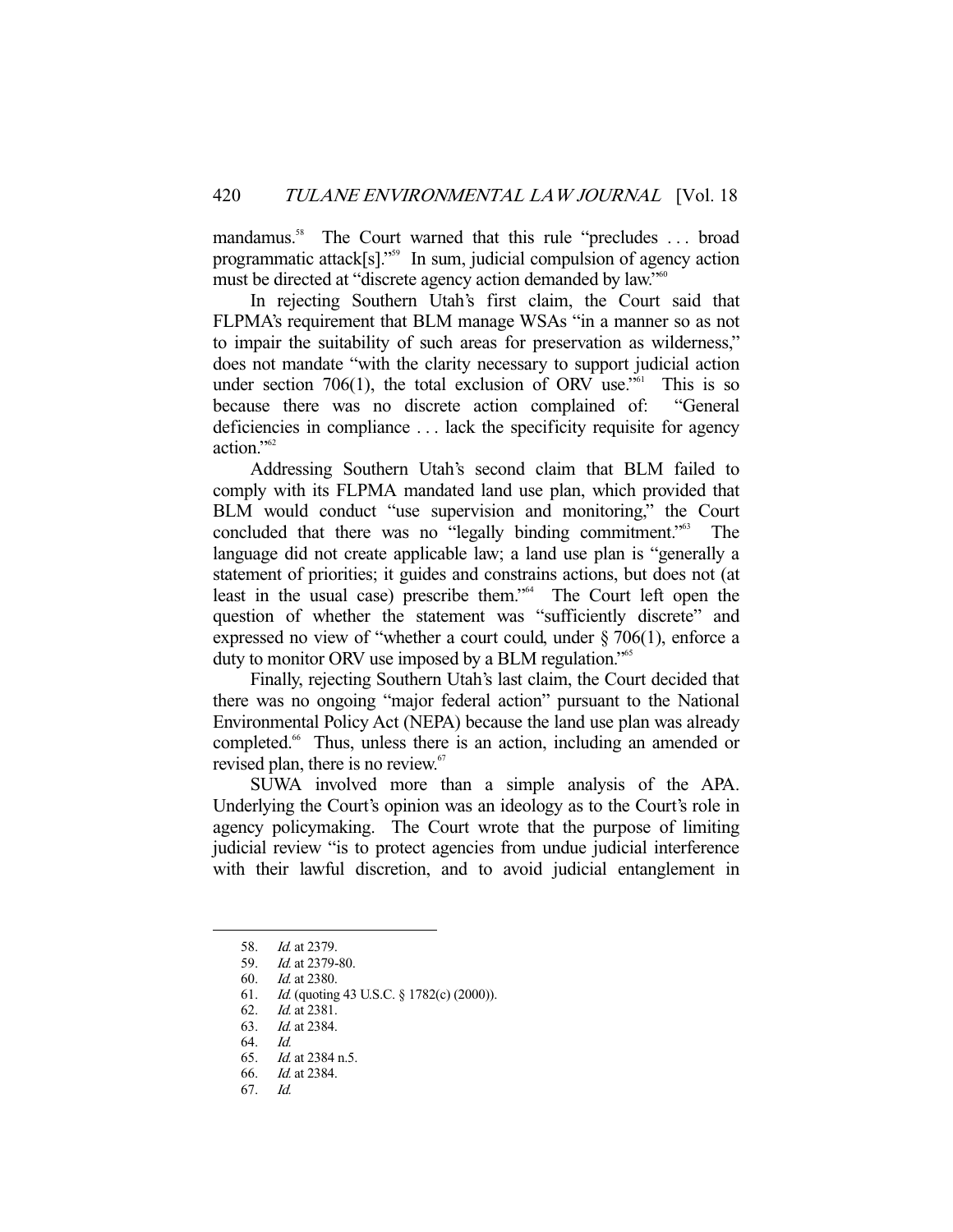abstract policy disagreements which courts lack both expertise and information to resolve."68 The Court continued:

If courts were empowered to enter general orders compelling compliance with broad statutory mandates, they would necessarily be empowered, as well, to determine whether compliance was achieved—which would mean that it would ultimately become the task of the supervising court, rather than the agency, to work out compliance with the broad statutory mandate, injecting the judge into day–to–day agency management.<sup>69</sup>

SUWA sends a strong message about the Court's view of the judicial role in agency decisionmaking processes: agencies are due great deference, and the courts should let them decide how to exercise their discretion. The Court opined that a "judicial decree" would divert valuable energy from other, perhaps more worthy, BLM projects.<sup>70</sup> In short, the judiciary has no role or business in "agency management."<sup>11</sup>

Note the difference between *Chaney* and *SUWA*: *Chaney* held that enforcement actions were excepted from judicial review by section  $701(a)(2)$ 's commitment to agency discretion provision, but  $SUWA$  was decided on the grounds that the enforcement sought was not actual agency action, that is, it was not nondiscretionary discrete action. The Court could have simply followed Chaney and decided that the inaction fell under section 701(a)(2), but instead it carved out a new requirement for "failure to act claims." This new requirement is two-fold. First, and similar to *Chaney*, the duty must be mandated by law. The second requirement is the new addition to the law of agency inaction: the failure to act must be the failure to take discrete agency action. That is, the action must be the sort of action contemplated by the APA. SUWA holds that activities such as "monitoring" or "consideration" and preservation of "suitability" are not discrete.<sup>72</sup>

The differences between the challenge in *SUWA* and the challenges in *Dunlop* and *Chaney* are notable.<sup>73</sup> In *SUWA*, the Court called the challenge a "broad programmatic attack."<sup>4</sup> The plaintiffs challenged a policy that affected many, rather than a few, people. Compare this with Rehnquist's statement in *Chaney*: "When an agency refuses to act it generally does not exercise its coercive power over an individual's

 <sup>68.</sup> Id. at 2381.

 <sup>69.</sup> Id.

<sup>70.</sup> *Id.* at 2384.

<sup>71.</sup> *Id.* at 2381.

<sup>72.</sup> *Id.* at 2384.<br>73. Glaringly al

Glaringly absent from the *SUWA* decision was any mention of *Chaney* or *Dunlop*.

<sup>74.</sup> *Id.* at 2379.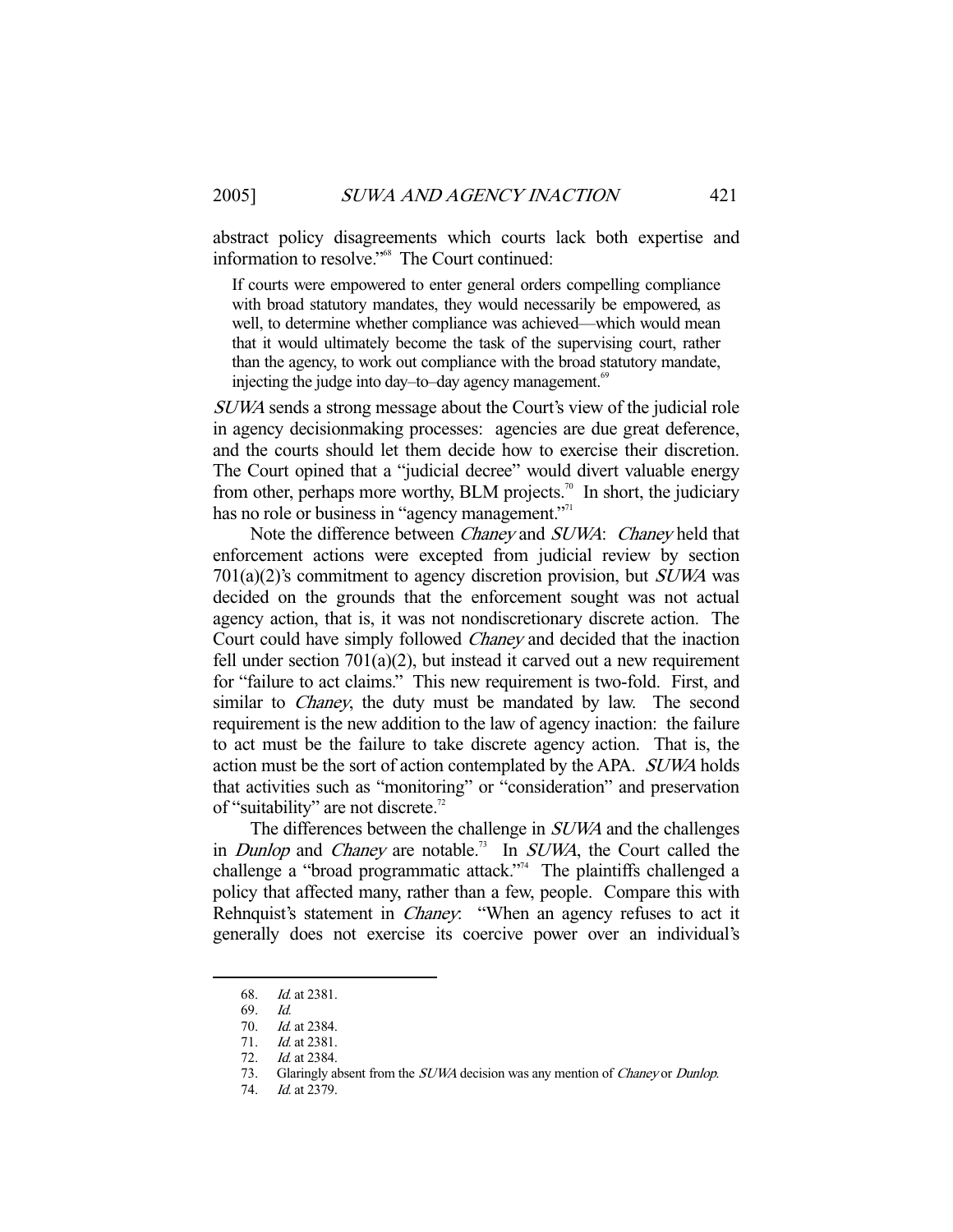property rights, and thus does not infringe upon areas that courts often are called upon to protect."<sup>75</sup> In *Dunlop*, the Court was clear that the agency inaction affected individual rights.<sup>76</sup> The inmates in *Chaney* and the environmental groups in *SUWA* were challenging broader policies particular inactions in the execution of the agencies' organic statutes.

#### IV. THE LOWER COURTS REACTION TO SUWA

#### A. There Must Be a Nondiscretionary Duty

 In Shawnee Trail Conservancy v. Nicholas, a group of outdoor enthusiasts, including ORV users and horseback riders, sued the National Forest Service (NFS) for not abiding by its regulations in the maintenance of the Shawnee National Forest.<sup>77</sup> Plaintiffs' primary grievance was that the NFS did not open up trails in the Shawnee for ORV use.78 The plaintiffs argued that the following regulations created enforceable duties for the NFS:<sup>79</sup>

- (1) "On National Forest System lands, the continuing land management planning process will be used to allow, restrict, or prohibit use by specific vehicle types off roads";<sup>80</sup>
- (2) "[I]nformation and maps will be published and made available to the public, describing:
	- (a) The regulation of vehicular use.
	- (b) Time periods when use is allowed, restricted or prohibited.
	- (c) The type of vehicle regulated"; $s<sup>81</sup>$
- (3) "Forest Supervisors will annually review off-road vehicle management plans and temporary designations implemented since the last annual review. If the plan needs revision, the public will be given the opportunity to participate in the review as stated in [regulation section]  $295.3$ ."<sup>82</sup>

 The court rejected the plaintiffs' arguments. First, the court held there was no final agency action; the NFS was not only complying with a court order regarding compliance with NEPA, but it was also revising its land use plans.<sup>83</sup> Moreover, plaintiffs simply failed to plead that the NFS "genuinely failed to act to comply with any regulation requiring a

 <sup>75.</sup> Heckler v. Chaney, 470 U.S. 821, 832 (1985).

 <sup>76.</sup> Dunlop v. Bachowski, 421 U.S. 560, 562 (1975).

 <sup>77. 343</sup> F. Supp. 2d 687, 694 (S.D. Ill. 2004).

 <sup>78.</sup> Id. at 703.

<sup>79.</sup> *Id.* at 703-04.

<sup>80.</sup> *Id.* (quoting 36 C.F.R. § 295.2(a) (2004)).

<sup>81.</sup> *Id.* (quoting 36 C.F.R. § 295.4).

<sup>82.</sup> *Id.* (quoting 36 C.F.R. § 295.6).

 <sup>83.</sup> Shawnee Trail Conservancy v. Nicholas, 343 F. Supp. 2d 687, 704 (S.D. Ill. 2004).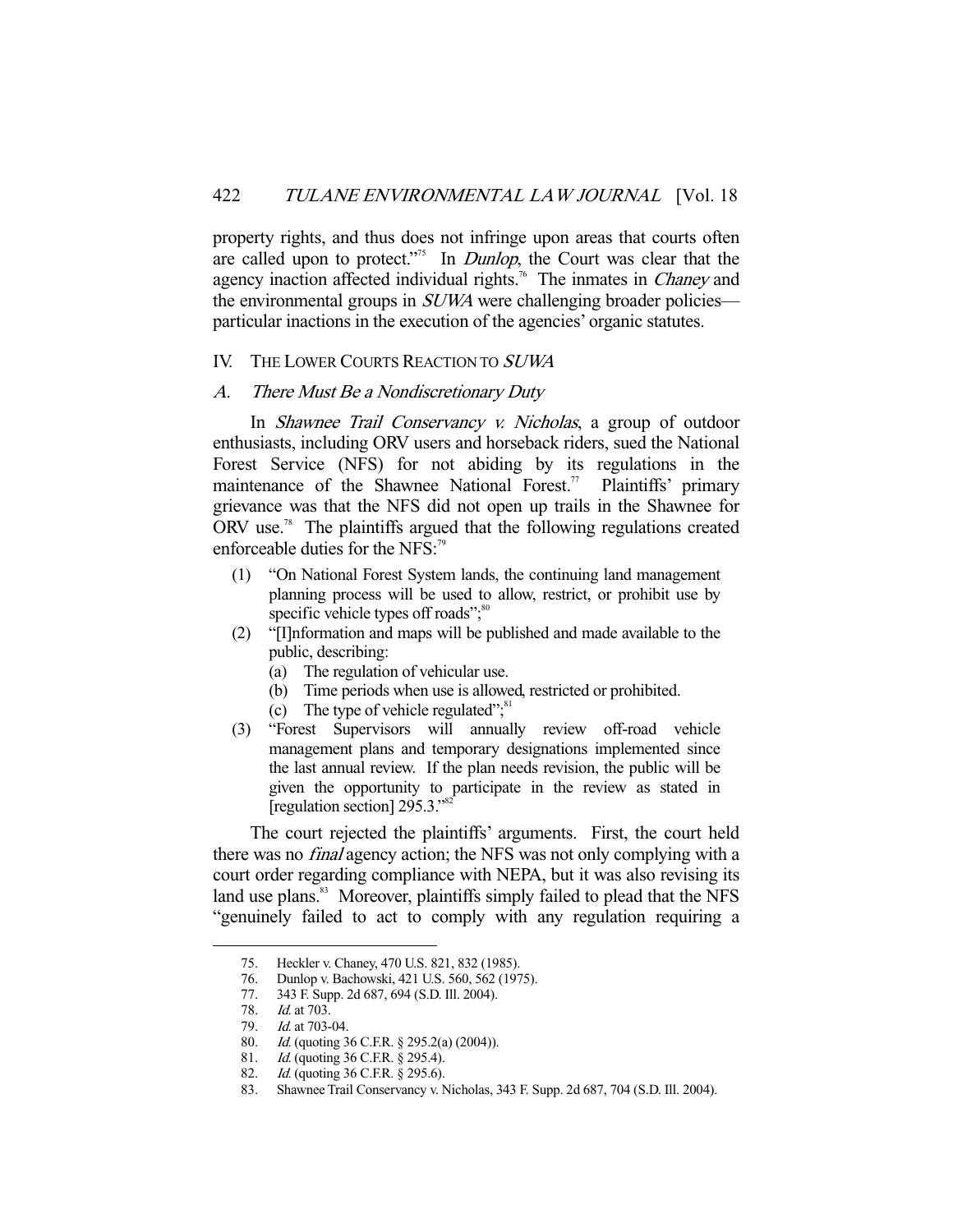discrete, mandatory action or . . . abdicated any statutory travel planning responsibility."84 The court explained the recent SUWA decision, pointing out that it held what the United States Court of Appeals for the Seventh Circuit had already held: a failure to act claim can "only be maintained where there [is] a clear, mandatory, non-discretionary duty to act, not for situations in which a plaintiff is merely dissatisfied with the way an agency exercises its discretion."<sup>85</sup>

 The plaintiffs also argued that certain statutory provisions mandated that the NFS build roads. They pointed to the National Forest Roads and Trails Act regulations which stated that "[c]onstruction and maintenance work on forest transportation facilities with appropriated funds shall be directed to what is necessary and economically justified for protection, administration, development, and multiple-use management of the federally owned lands and resources served."<sup>86</sup> Another regulation defined "forest transportation facilities" to include roads and trails, but the court held that this provision was a "broad programmatic mandate" and "rather than establishing a clear duty to act, it sets a goal and directs the Forest Service to work toward that goal."<sup>87</sup> The plaintiffs could point to no language that mandated nondiscretionary duties; therefore, under SUWA, they alleged no valid failure to act claims.

Similarly, in Gros Ventre Tribe v. United States, a Native American tribe sued BLM to reclaim a gold mining site adjacent to its tribal lands, alleging that BLM had failed to prevent "undue degradation" of lands under FLPMA, thus breaching the federal government's trust obligations by failing to carry out its NEPA and National Historic Preservation Act duties.<sup>88</sup> The district court rejected the argument that BLM owed a trust duty to the adjacent nontribal lands "independent [of some] source of law," and focused solely on the FLPMA claim.<sup>89</sup> The court explained SUWA and recounted that "courts may not issue broad declaratory judgments that an agency has failed to comply with its statutory mandate."<sup>90</sup> The court proclaimed that the plaintiffs were asking for broad equitable relief, and that "[e]ven if the court could find law to apply, it would be inserting itself into an ongoing administrative process by exercising its equitable powers to fashion suitable remedies for the

<sup>84.</sup> *Id.* at 705.

 <sup>85.</sup> Id. at 699.

<sup>86.</sup> *Id.* at 712 (quoting 36 C.F.R. § 212.4(a)).

 <sup>87.</sup> Id.

 <sup>88. 344</sup> F. Supp. 2d 1221, 1227 (D. Mont. 2004).

 <sup>89.</sup> Id.

 <sup>90.</sup> Id. at 1228.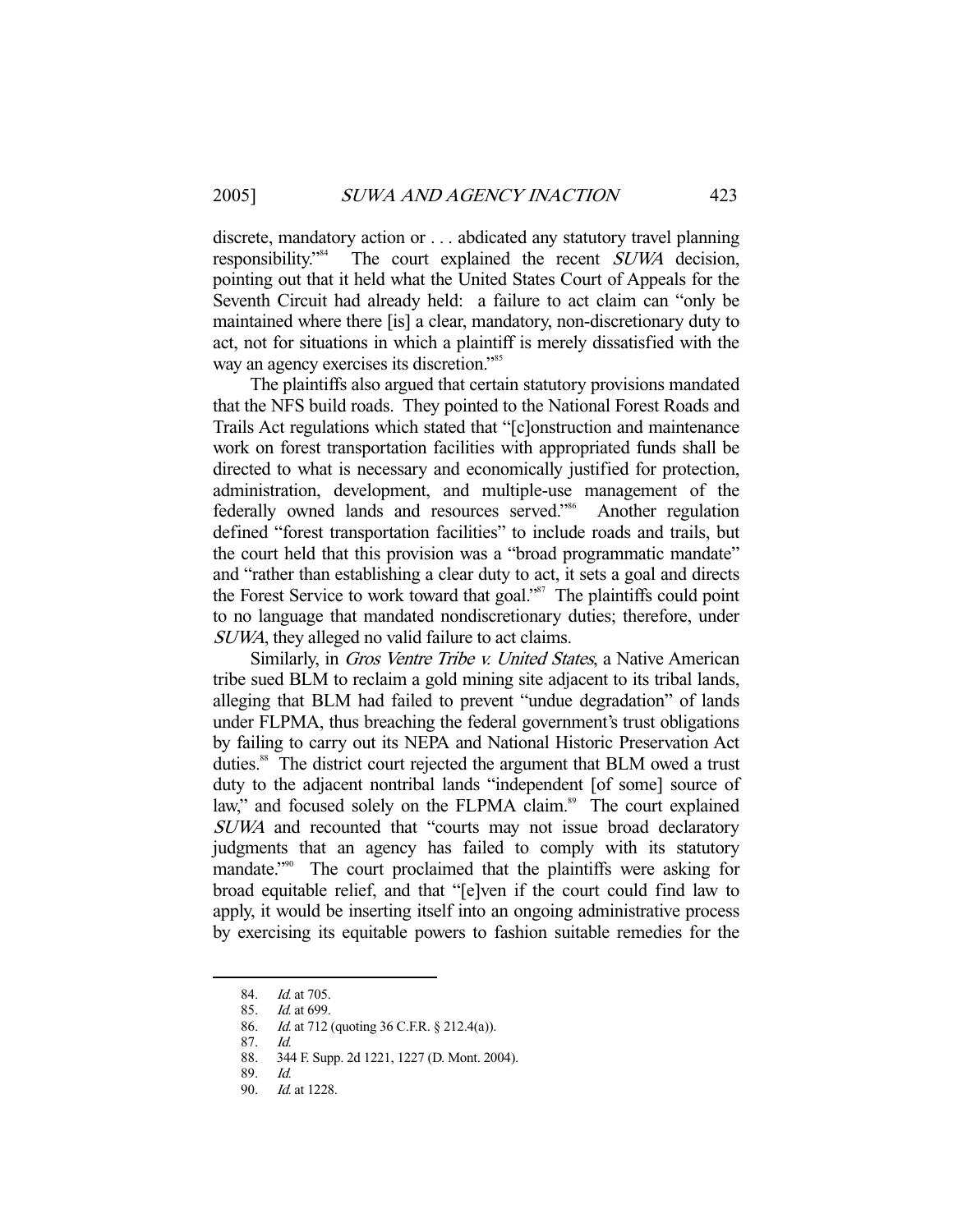tribes."<sup>91</sup> The court seemed to shy away because of  $SUMA$ 's strong message that the judiciary should not entangle itself in "day-to-day agency management."<sup>92</sup> It is clear that FLPMA's command to BLM to prevent "undue degradation" of lands does not rise to the mandate of specificity that the *SUWA* Court demanded.

### B. Plans Are Not Discrete

In Center for Biological Diversity v. Veneman, the United States Court of Appeals for the Ninth Circuit reconsidered its prior decision after the Supreme Court vacated and remanded the case in light of  $SUWA$ <sup>33</sup> The plaintiffs sued under section 706(1) of the APA, alleging that the agency failed to take "action unlawfully withheld."94 The failure to act claim centered around a statutory provision which required that

[i]n all planning for the use and development of water and related land resources, consideration shall be given by all Federal agencies involved to potential national wild, scenic and recreational river areas, and all river basin and project plan reports submitted to the Congress shall consider and discuss any such potentials.<sup>95</sup>

Although the Ninth Circuit had previously found the case justiciable, the SUWA decision set new requirements for such claims of inaction. In light of the new requirements the court found the claim indistinguishable from SUWA and held that the plaintiffs had not alleged a failure to perform a "discrete agency action."96

 Although the duty to "consider and discuss" would seem to be mandatory and nondiscretionary, the court noted that SUWA used Lujan v. National Wildlife Federation to illustrate that there can be no valid failure to act claim for an alleged "failure to consider multiple use" statutory provision.<sup>97</sup> National Wildlife Federation, like Center for Biological Diversity, involved a challenge to conducting land use planning in a particular manner.<sup>98</sup> Such challenges, *SUWA* seems to say, are not discrete agency actions.<sup>99</sup> Land use plans are programmatic in nature, not discrete. Similar to NEPA's requirement of "major federal

 $91 \frac{Id}{}$ 

<sup>92.</sup> *Id.* (quoting Norton v. S. Utah Wilderness Alliance, 124 S. Ct. 2373, 2381 (2004)).

<sup>93. 394</sup> F.3d 1108, 1109 (9th Cir. 2005).<br>94. Id. at 1110.

<sup>94.</sup> *Id.* at 1110.<br>95. *Id.* at 1111 Id. at 1111 (quoting 16 U.S.C. § 1276(d)(1) (2000)).

*Id.* at 1113.

<sup>97.</sup> *Id.* (citing Lujan v. Nat'l Wildlife Fed'n, 497 U.S. 871 (1990)).

 <sup>98.</sup> Lujan, 497 U.S. at 879.

 <sup>99.</sup> SUWA, 124 S. Ct. at 2379-80.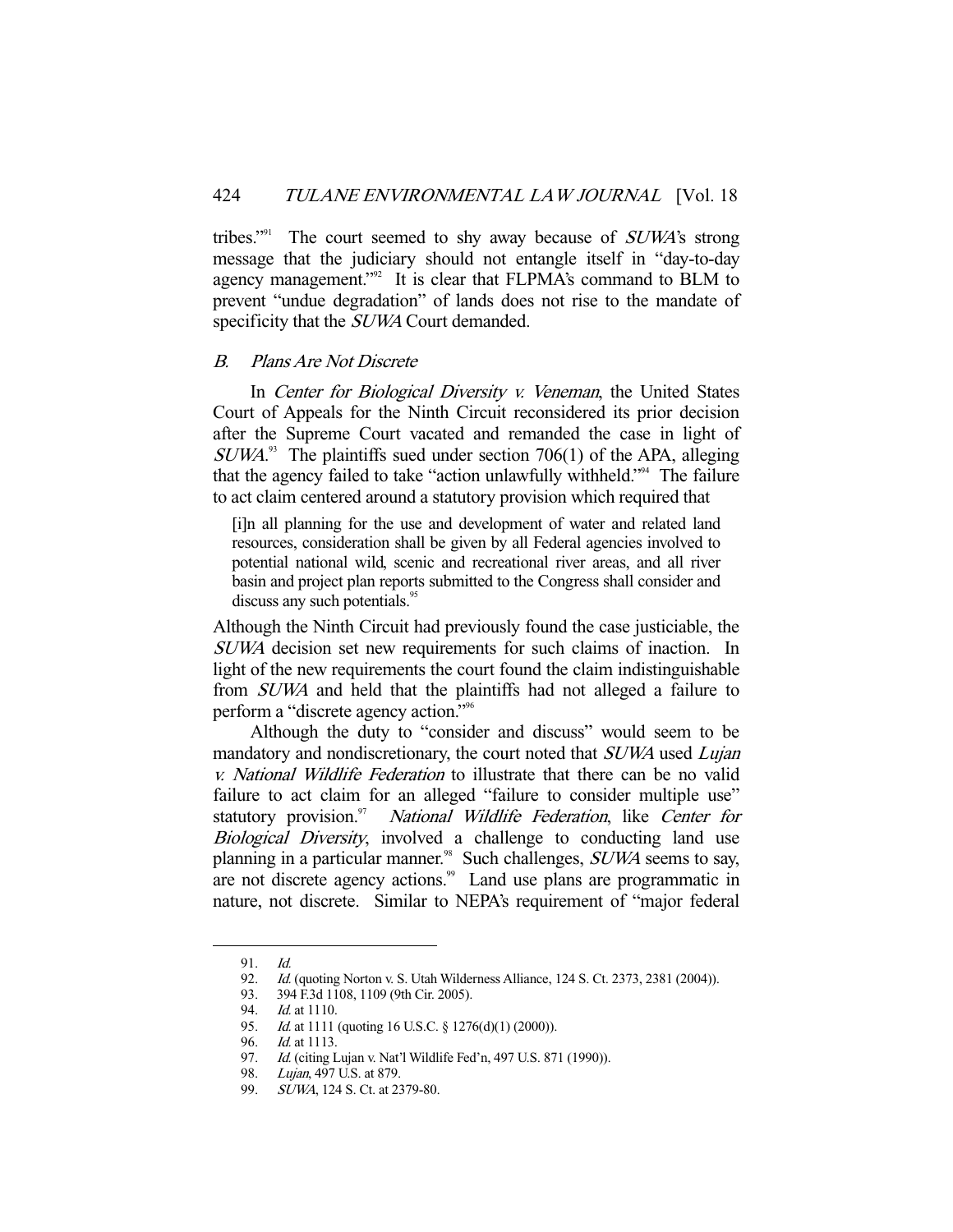action," a plan is not an action.<sup>100</sup> Consider Kleppe v. Sierra Club, where Justice Powell wrote that agency activity does not become an action until that activity has reached "sufficient maturity."101 If a plan were an action, it "would invite judicial involvement in the day-to-day decisionmaking process of the agencies."<sup>102</sup> Compare Justice Powell's comments with Justice Scalia's comment in SUWA that the reason for limiting failure to act claims to discrete, legally required actions is so that judges are not injected "into day–to–day agency management."103

# C. As Long as There Is an Action

 In SUWA, Justice Scalia wrote that "[a] 'failure to act' is . . . simply the omission of an action without formally rejecting a request."104 As discussed above, certain agency omissions do not rise to the level of an "action," and thus are not reviewable as "failure to act" claims. However, if the agency is engaging in an action, then courts can review that action, assuming there is law to apply. A typical post-SUWA agency defense has been to confuse and attempt to merge the analytically distinct concepts of failure to act claims with actions that involve particular failures.

For instance, *SUWA* did not hold that a land use plan could *never* be used as law to apply to agencies in general; rather, it held that in the absence of agency action, such an amorphous requirement could not be used to *compel* the agency to act.<sup>105</sup> After all, how could a court compel an amorphous command without essentially engineering the command itself? Nonetheless, SUWA has been used to prevent plaintiffs from using plans to challenge agency activities as arbitrary even when there is a discrete agency action. In Environmental Protection Information Center v. Blackwell, the NFS argued that monitoring objectives contained in the Mendocino National Forest Land and Resource Management Plan (MNF Plan) could not be used to block a timber sale.<sup>106</sup> The district court correctly distinguished *SUWA*:

While [SUWA] and the instant case are similar as both involve monitoring obligations on the part of an agency under a land use or forest plan, there is an important difference between the two. [SUWA] dealt with a claim under

 <sup>100.</sup> NEPA § 102(c), 42 U.S.C. § 4332 (2000).

 <sup>101. 427</sup> U.S. 390, 406 n.15 (1976).

 <sup>102.</sup> Id.

 <sup>103. 124</sup> S. Ct. 2373, 2381 (2004).

 <sup>104.</sup> Id. at 2379.

<sup>105.</sup> *See id.* at 2382.

 <sup>106. 2004</sup> U.S. Dist. LEXIS 20717, at \*100 (N.D. Cal. Oct. 13, 2004).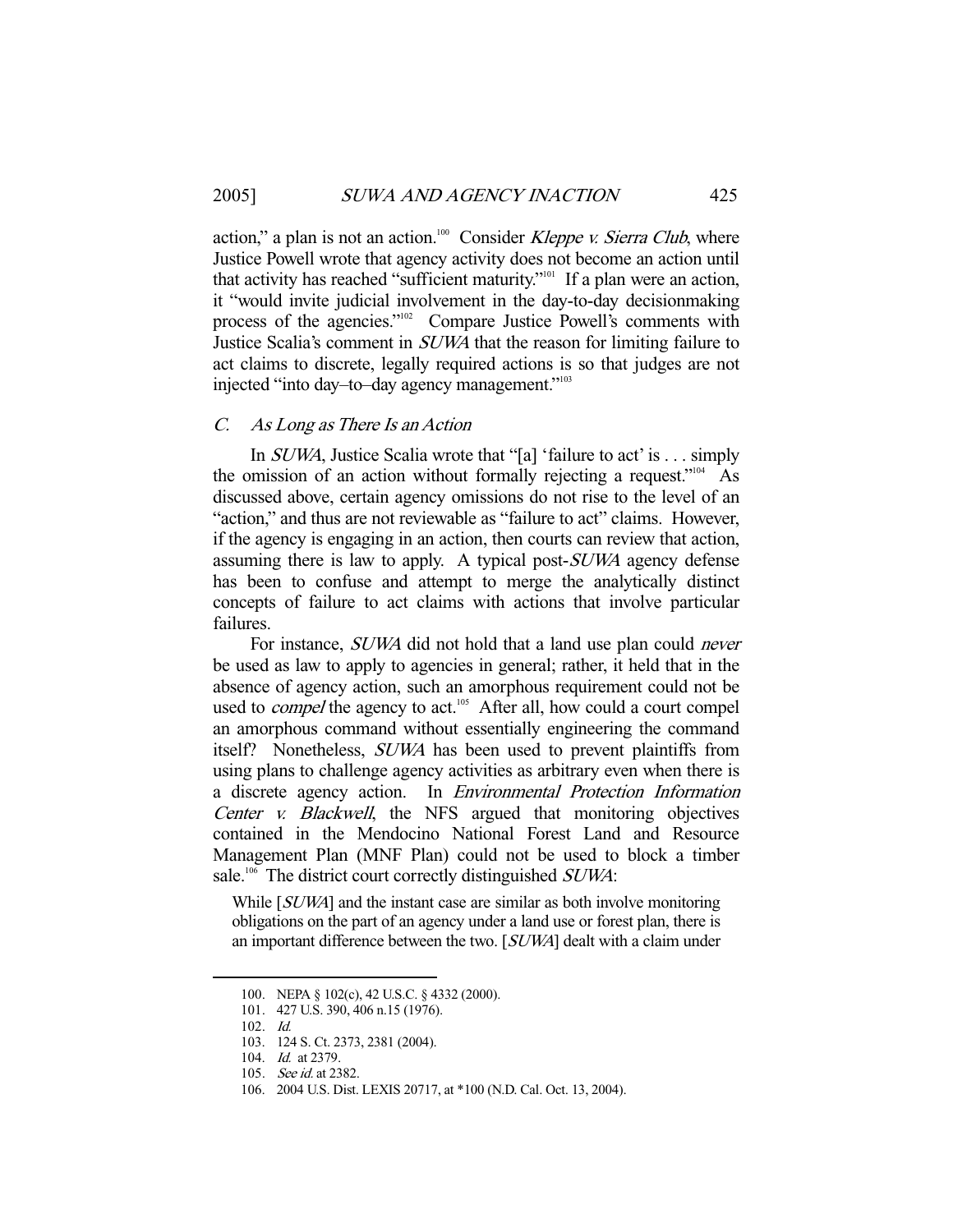5 U.S.C. § 706(1), which provides a court with the authority to "compel agency action unlawfully withheld or unreasonably delayed." 5 U.S.C.  $\S 706(1)$ . In contrast, the instant case is a challenge under  $\S 706(2)$ . See id. § 706(2) (providing that a court shall "hold unlawful and set aside agency action, findings, and conclusions found to be  $\dots$  (A) arbitrary, capricious, an abuse of discretion, or otherwise not in accordance with law; . . . (D) without observance of procedure required by law"). The instant case entails not a *failure* to act as in [SUWA]; rather, this involves a challenge to an affirmative final agency *action*.<sup>107</sup>

 The National Forest Management Act (NFMA) requires the NFS to create forest plans for all national forests; the MNF Plan, pursuant to regulation, required the NFS to take certain steps to maintain diversity in the forest, namely "to 'evaluate the most recent inventory of data and compare to Habitat Capability Models' in order 'to assess whether [Management Indicator Species] (MIS) populations are being affected; to determine that selected MIS are appropriate; and to determine whether standards and guidelines are effective."<sup>108</sup> The court noted that the "failure to monitor" claim bore a "sufficient causal connection" to the timber sale because the logging would probably bring the MIS (including the northern spotted owl, goshawk, marten, and fisher) below an acceptable level of diversity.109 The court said that the failure to monitor claim also violated "NFMA's objective of protecting species diversity and viability and violates 36 C.F.R. § 219.9, which requires management steps to safeguard species diversity and viability."<sup>110</sup>

 Unlike SUWA, the claim in Environmental Protection Information Center of a failure to act in accordance with a land use plan was not a stand-alone claim; it was tied to an agency action—a timber sale. In SUWA, BLM's failure to stop ORV use in a WSA was not related to discernible and connected agency action. Environmental Protection Information Center stands for the proposition that as long as there is an action that is sufficiently related to a requirement imposed on an agency, a court can compel the agency to act in accordance with that requirement, regardless of whether the court could have compelled the agency to act absent the action.<sup>111</sup>

Similarly, in *Oregon Natural Resource Council Fund v. Brong*, the plaintiff challenged a salvaged timber sale made after a forest fire in

 <sup>107.</sup> Id. at \*101-\*02 (emphasis in original).

<sup>108.</sup> *Id.* at \*81, \*99.

<sup>109.</sup> *Id.* at \*99.

<sup>110.</sup> *Id.* at  $*106$ .

 <sup>111.</sup> Id.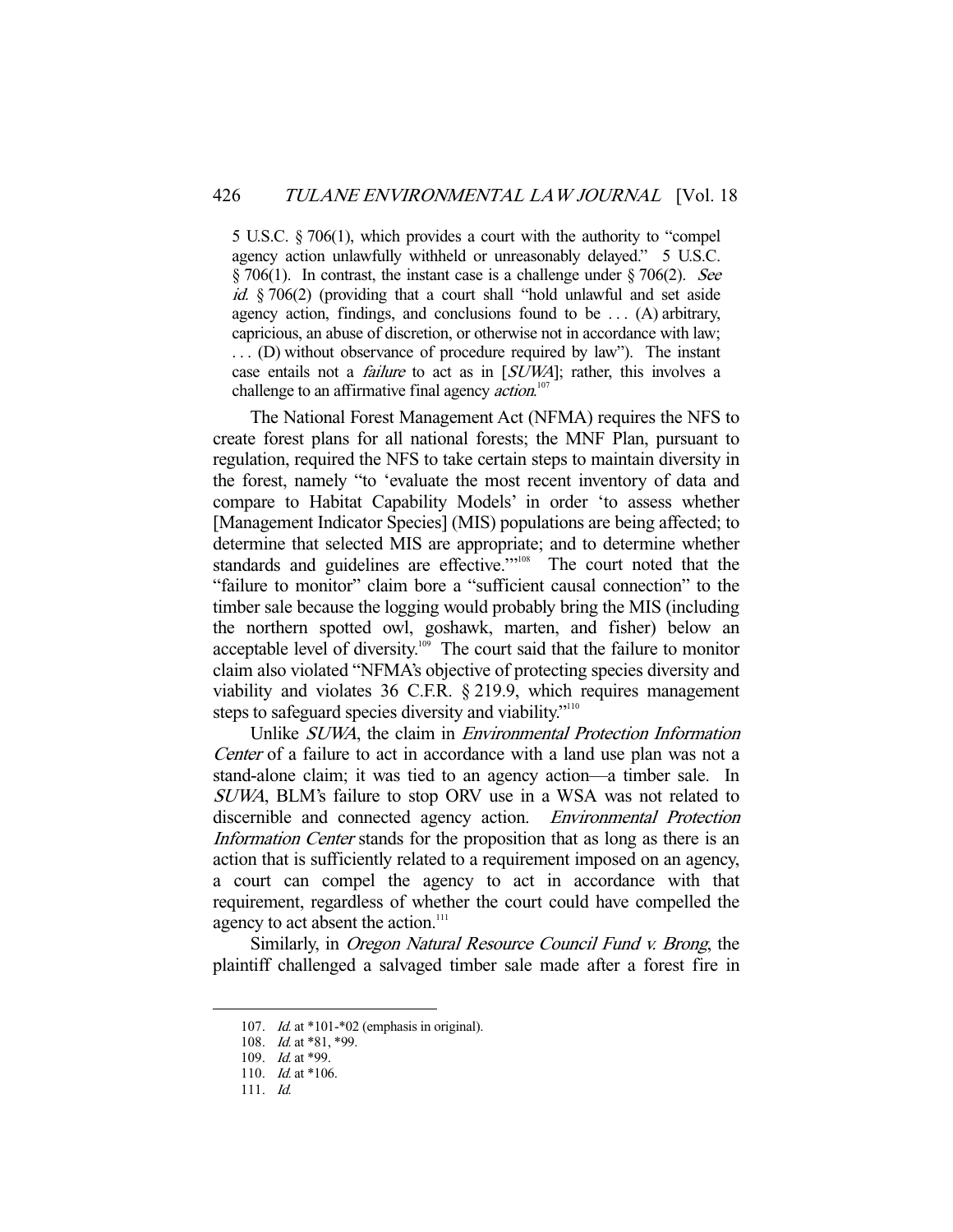Medford, Oregon.<sup>112</sup> The plaintiffs based their claim on a provision in the Northwest Forest Plan (NFP) that prohibits logging in riparian reserves, those lands that act as "primary source areas for woods and sediment and potentially unstable areas in headwater areas and along streams."113 The Medford Resource Management Plan (Medford RMP) incorporated the NFP and required BLM to designate "unstable and potentially unstable" slopes as riparian reserves.<sup>114</sup>

 BLM argued that the claim should be interpreted "as a failure to act to implement the Medford RMP claim," and that, therefore, SUWA should bar the suit.<sup>115</sup> The court, like the *Environmental Protection* Information Center court, held that the timber sale was an action, and that the claim fell within section 706(2)'s challenge to a final agency action and was not a challenge to the agency's failure to act.<sup>116</sup> Thus, the timber sale was reviewable under the arbitrary or capricious standard.

## D. As Long as There Is a Discrete Duty

SUWA admonished against making "broad programmatic attacks" against agency decisionmaking in courts.<sup>117</sup> But how far does  $SUMA$ 's prohibition extend?

 Before the Friant Dam was erected, "[s]o many salmon migrated up the San Joaquin River during the spawning season that some people who lived near the present site of Friant Dam compared the noise to a waterfall."<sup>118</sup> The Friant Dam's construction, completed in 1945, sequestered the river's flow for irrigation and other purposes.<sup>119</sup> A few years after construction ended, the river below the dam had nearly dried up.<sup>120</sup> The salmon's spawning waters were blocked off; once abundant salmon were virtually eliminated.<sup>121</sup> During "wet years" when water actually flows beneath the dam, the salmon, in tune with their nature, attempt to migrate back to their old spawning points, but are blocked by the dam.<sup>122</sup>

 <sup>112. 2004</sup> U.S. Dist. LEXIS 23251, at \*3-\*4 (D. Or. Nov. 8, 2004).

<sup>113.</sup> *Id.* at \*27.

 <sup>114.</sup> Id. at \*28.

 <sup>115.</sup> Id.

 <sup>116.</sup> Id.

 <sup>117.</sup> Norton v. S. Utah Wilderness Alliance, 124 S. Ct. 2373, 2380 (2004).

 <sup>118.</sup> Natural Res. Def. Council v. Patterson, 333 F. Supp. 2d 906, 909 (E.D. Cal. 2004).

<sup>119.</sup> *Id.* at 909.

<sup>120.</sup> *Id.* at 910.

 <sup>121.</sup> Id.

<sup>122.</sup> *Id.* at 910-11.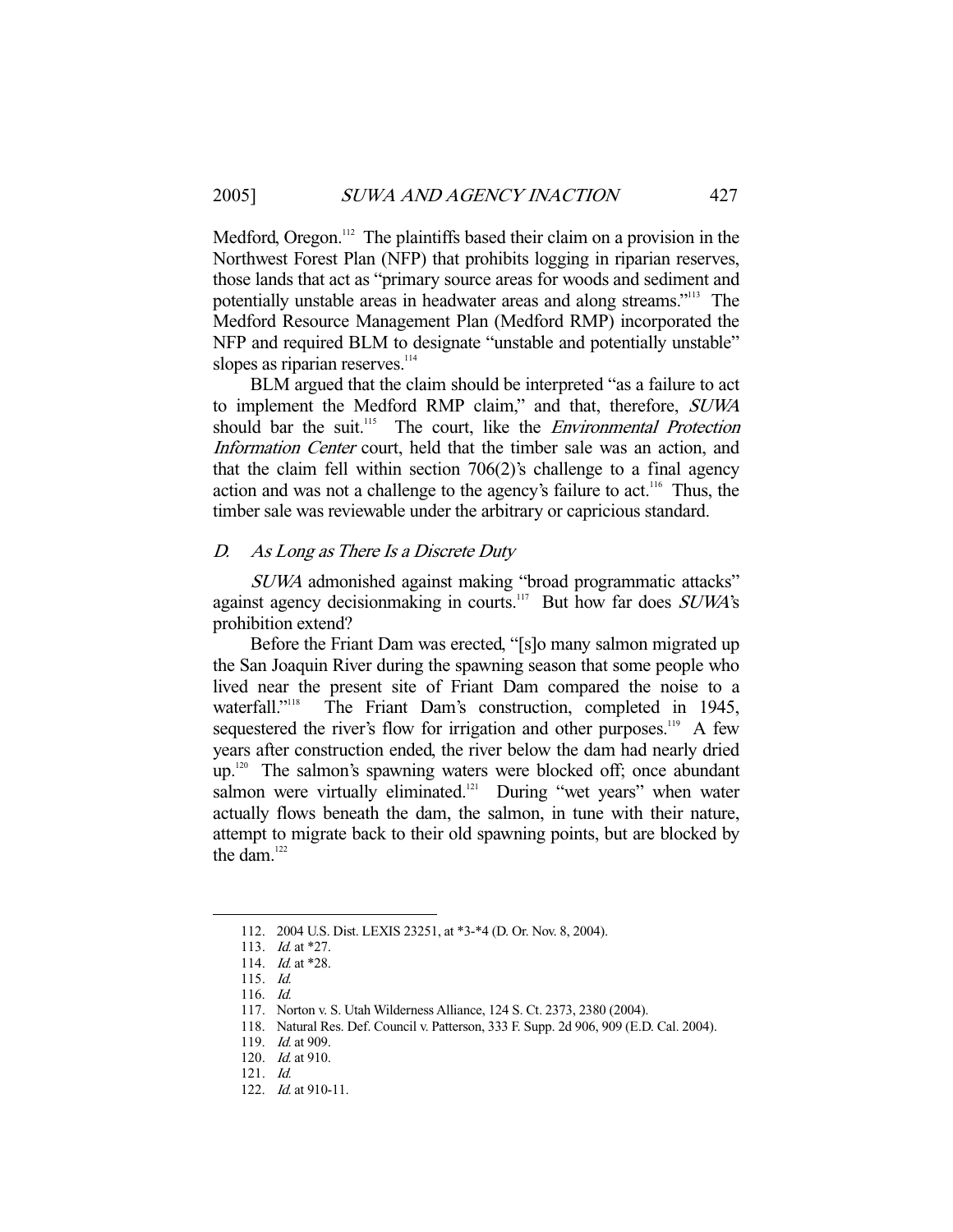In Natural Resources Defense Council v. Patterson, the NRDC argued that the Bureau of Reclamation (BOR) failed to let enough water pass through the Friant Dam to support historic fishery levels of salmon. A federal district court in California explained that the Reclamation Act of 1908, through "cooperative federalism," makes the following provision of the California Fish and Game Code applicable to the BOR:

The owner of any dam shall allow sufficient water at all times to pass through a fishway, or in the absence of a fishway, allow sufficient water to pass over, around or through the dam, to keep in good condition any fish that may be planted or exist below the dam.<sup>123</sup>

 The plaintiffs argued that the BOR was not diverting water appropriately; they called upon the court to step in and oversee a big part of the dam's operation. Did SUWA bar this sort of broad attack against agency inaction? The BOR argued that it did.<sup>124</sup> The court summarized the SUWA decision, explaining that the laws under which the Alliance had sued were discretionary and had not actuated into "legally binding commitments."<sup>125</sup> The court concluded, however, that the principles laid out in *SUWA* were "simply inapplicable."<sup>126</sup> The Reclamation Act, by requiring compliance with state water use law, "directs the bureau to release sufficient water to 'reestablish and maintain' the 'historic fisheries." $127$  The court stated that "[t]his kind of specific legal duty is a far cry from the general statutory directive that the government endeavor[s] to manage certain of its lands 'so as not to impair the [lands'] suitability for preservation as wilderness."<sup>128</sup> The court held that the California Fish and Game Code created a specific duty that the Bureau was required to fulfill and that it failed to take a discrete action.<sup>129</sup>

 The California Fish and Game Code required the BOR to let "sufficient water pass over, around or through the dam to keep in good condition any fish that may be planted or exist below the dam."<sup>130</sup> Natural Resources Defense Council did not challenge a discernible activity, rather it argued, and the court held, that the BOR unlawfully failed to act. What is "sufficient water" to keep fish in "good condition"? The answer may not be obvious, but the court held that it

<sup>123.</sup> *Id.* at 913 n.3 (quoting CAL. FISH & GAME CODE § 5937 (2004)).

 <sup>124.</sup> Id.

 <sup>125.</sup> Id. at 916.

 <sup>126.</sup> Id.

 <sup>127.</sup> Id. (quoting Cal. Trout, Inc. v. Superior Court, 218 Cal. App. 3d 187, 210 (Cal. Ct. App. 1990)).

 <sup>128.</sup> Id. (quoting Norton v. S. Utah Wilderness Alliance, 124 S. Ct. 2373, 2379 (2004)).

 <sup>129.</sup> Id.

 <sup>130.</sup> Id. at 913 n.3 (quoting CAL. FISH & GAME CODE § 5937 (2004)).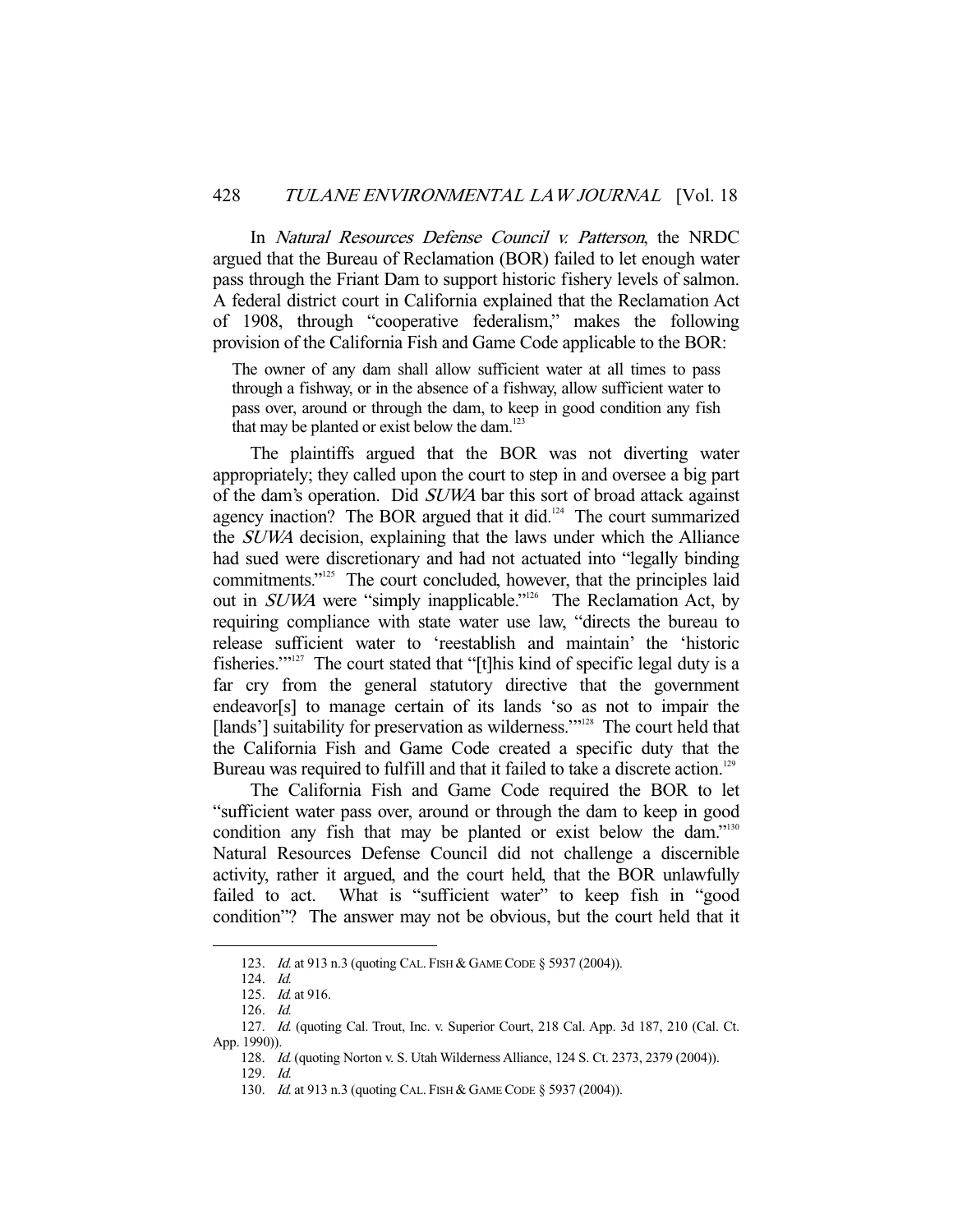was clear the BOR had not released sufficient water.<sup>131</sup> Did SUWA disallow such broad attacks? The BOR was engaging in a large-scale water diversion program. Should the judiciary have involved itself in a federal agency's administration of its legislatively delegated tasks and goals? Perhaps SUWA admonished against such an attack, but it did not prohibit a court from entering the fray. The California law imposed a duty on the BOR which the agency abdicated. The court simply enforced what the state legislature and Congress had already agreed upon.

#### V. CONCLUSIONS

# A. The Law of Agency Inaction, SUWA, and the Lower Courts Response

 Three Supreme Court decisions help explain the law surrounding agency inaction. First, pursuant to *Dunlop*, does the statute preclude judicial review? $132$  Has the legislature evinced an intent to prevent courts from entering the controversy? Second, as Chaney instructed, has the plaintiff surmounted the presumption of unreviewability?<sup>133</sup> Finally, SUWA asks two questions. The first is very similar to Chaney: Is the directive discretionary?<sup>134</sup> SUWA's second question is whether the action withheld is discrete.<sup>135</sup> This inquiry transcends the mere discretionary quality of the command and looks to the nature of the command. Is the activity withheld a rule, order, license, relief, or sanction? In other words, is it an "action" within the parameters of the APA?

SUWA's first requirement is that the directive must rise to the level of a duty, similar to what would be required for a writ of mandamus. SUWA itself involved the discretionary directive for the BLM to not "impair" the "suitability" of certain areas for wilderness designation. In Shawnee Trail Conservancy, the agency had discretion to decide if roads were "necessary and economically justified."<sup>136</sup> In *Gros Ventre Tribe*, the agency was empowered to determine what "undue degradation" was.<sup>137</sup> We learned from *Chaney* that there is a presumption that agency inaction is unreviewable because it is committed to the agency's discretion.<sup>138</sup>

<sup>131.</sup> *Id.* at 925.

 <sup>132.</sup> See Dunlop v. Bachowski, 421 U.S. 560, 567 (1975).

 <sup>133.</sup> See Heckler v. Chaney, 470 U.S. 821, 833 (1985).

 <sup>134.</sup> See Norton v. S. Utah Wilderness Alliance, 124 S. Ct. 2373, 2379 (2004).

<sup>135.</sup> *See id.* at 2381.

 <sup>136.</sup> Shawnee Trail Conservancy v. Nicholas, 343 F. Supp. 2d 687, 712 (S.D. Ill. 2004).

 <sup>137.</sup> Gros Ventre Tribe v. United States, 344 F. Supp. 2d 1221, 1227 (D. Mont. 2004).

<sup>138.</sup> See Chaney, 470 U.S. at 833.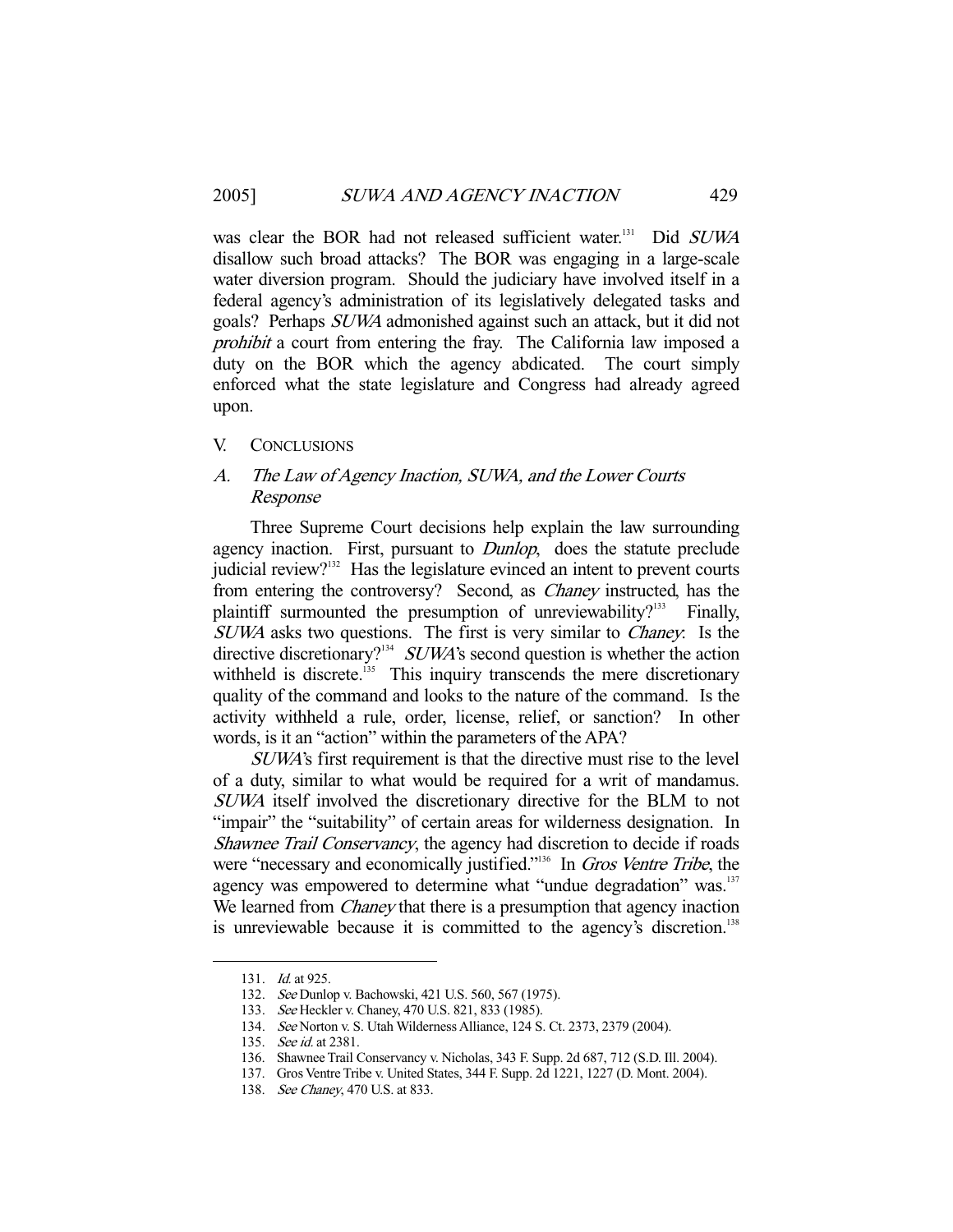SUWA sharpens this by requiring that the statutory command, as is necessary for a mandamus, be limited to enforcement of a "specific, unequivocal command."139

SUWA's second requirement is that the inaction be "discrete," or by APA terms, the withholding of a "final agency action."<sup>140</sup> Thus, the land use plan in SUWA could not compel agency action, as it simply required "use supervision and monitoring."<sup>141</sup> Supervising and monitoring ORV use is not, in the Court's view, an action. Similarly, as the Ninth Circuit decided in *Center for Biological Diversity*, a mandate to "consider and discuss" the potential of a river for inclusion in a protected category is not discrete.<sup> $142$ </sup> The inaction did not rise to the level of an action. The Court seemed to admonish plaintiffs to wait until their claims are ripe.

 Claims are ripe when there is an agency action to which the failure to act can be connected. For instance, if plaintiffs in Center for Biological Diversity had claimed that a certain agency action was arbitrary and capricious, say the BOR had damned the river, then perhaps the plaintiffs could have used the action as evidence of the agency's failure to consider whether to protect the river. This strategy worked in both Environmental Protection Information Center and Oregon Natural Resource Council Fund. Although the provisions came from land use plans, the plaintiffs married the failure to designate riparian reserves and the failure to monitor certain habitat to the challenged timber sale.<sup>143</sup>

 Plaintiffs' claims look destined for dismissal when they have no discrete action to which to tie the failure to act claim. However, inaction can be action. For instance, in Patterson, the plaintiffs successfully overcame the presumption against reviewability and met the discrete action requirement by pointing to a statute that required the BOR to let water through a dam in an amount sufficient to restore the historic salmon level in the San Joaquin.<sup>144</sup> The duty was held to be nondiscretionary and discrete. Contrast the discrete order to let water through a dam with the indiscrete action of considering whether to bring

 <sup>139.</sup> SUWA, 124 S. Ct. at 2379 (quoting Interstate Commerce Comm'n v. N.Y., N.H. & H.R. Co., 287 U.S. 178, 204 (1932)).

<sup>140.</sup> *Id.* at 2381.

 <sup>141.</sup> Id. at 2384.

 <sup>142.</sup> Ctr. for Biological Diversity v. Veneman, 2003 U.S. App. LEXIS 27927, at \*14-\*15 (9th Cir. Jan. 7, 2005).

 <sup>143.</sup> See Envtl. Prot. Info. Ctr. v. Blackwell, 2004 U.S. Dist. LEXIS 20717 (N.D. Cal. Oct. 13, 2004); Or. Natural Res. Council Fund v. Brong, 2004 U.S. Dist. LEXIS 23251 (D. Or. Nov. 8, 2004).

 <sup>144.</sup> Natural Res. Def. Council v. Patterson, 333 F. Supp. 2d 906, 909 (E.D. Cal. 2004).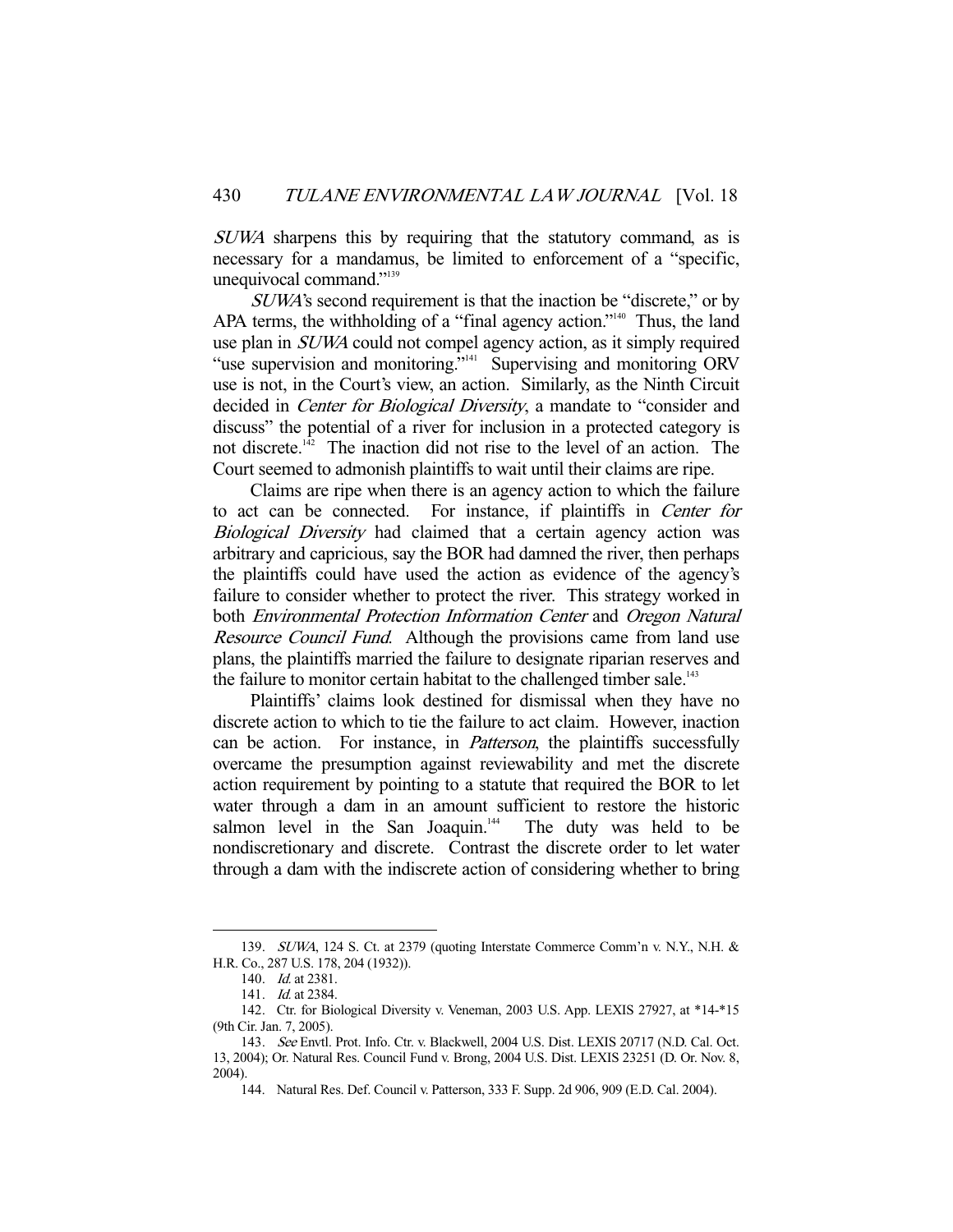a river into a protected class. The consideration of an activity is not an action.

## B. Should the Judiciary Review Broad Programmatic Attacks?

In *Chaney* and *SUWA*, the court refused to review agency inactions that, in the Court's opinion, affected the general public rather than individuals. The inactions were, in the Court's view, policy decisions. In 1983, then-Judge Scalia wrote of the "increasingly frequent administrative law cases in which the plaintiff is complaining of an agency's unlawful *failure* to impose a requirement or prohibition on someone else,"<sup>145</sup> stating:

Such a failure harms the plaintiff. . . . But that harm alone is, so to speak, a majoritarian one. The plaintiff may care more about it; he may be a more ardent proponent of constitutional regularity or of the necessity of the governmental act that has been wrongfully omitted. But that does not establish that he has been harmed distinctively—only that he assesses the harm as more grave, which is a fair subject for democratic debate in which he may persuade the rest of us. Since our readiness to be persuaded is no less than his own (we are harmed just as much) there is no reason to remove the matter from the political process and place it in the courts.<sup>146</sup>

We should be mindful that Scalia was speaking of inaction's standing implications. But, the Court relied on the same concept in *Dunlop*, Chaney, and SUWA. For instance, in SUWA, Justice Scalia revived the idea in National Wildlife Federation:

[R]espondent cannot seek wholesale improvement of this program by court decree, rather than in the offices of the [agency] or the halls of Congress, where programmatic attacks are normally made. Under the terms of the APA, respondent must direct its attack against some particular 'agency action' that causes *it* harm.<sup>147</sup>

Scalia was directly linking failure to act claims with the concept of standing. Generally, he seems to say, agency inaction will not result in a concrete individualized injury.<sup>148</sup> Of course, standing concepts trace back to the "Case or Controversy" requirement of the Constitution<sup>149</sup> and agency action is gleaned from the APA, but both inquiries lead to the same conclusion for Scalia and the Court: In the end, such a general

<sup>145.</sup> See Scalia, supra note 13, at 894.

 <sup>146.</sup> Id.

 <sup>147.</sup> Norton v. S. Utah Wilderness Alliance, 124 S. Ct. 2373, 2380 (2004) (quoting Lujan v. Nat'l Wildlife Fed'n, 497 U.S. 871, 891 (1990)) (second emphasis added).

 <sup>148.</sup> See id.

 <sup>149.</sup> See U.S.CONST. art. III, § 2, cl. 1.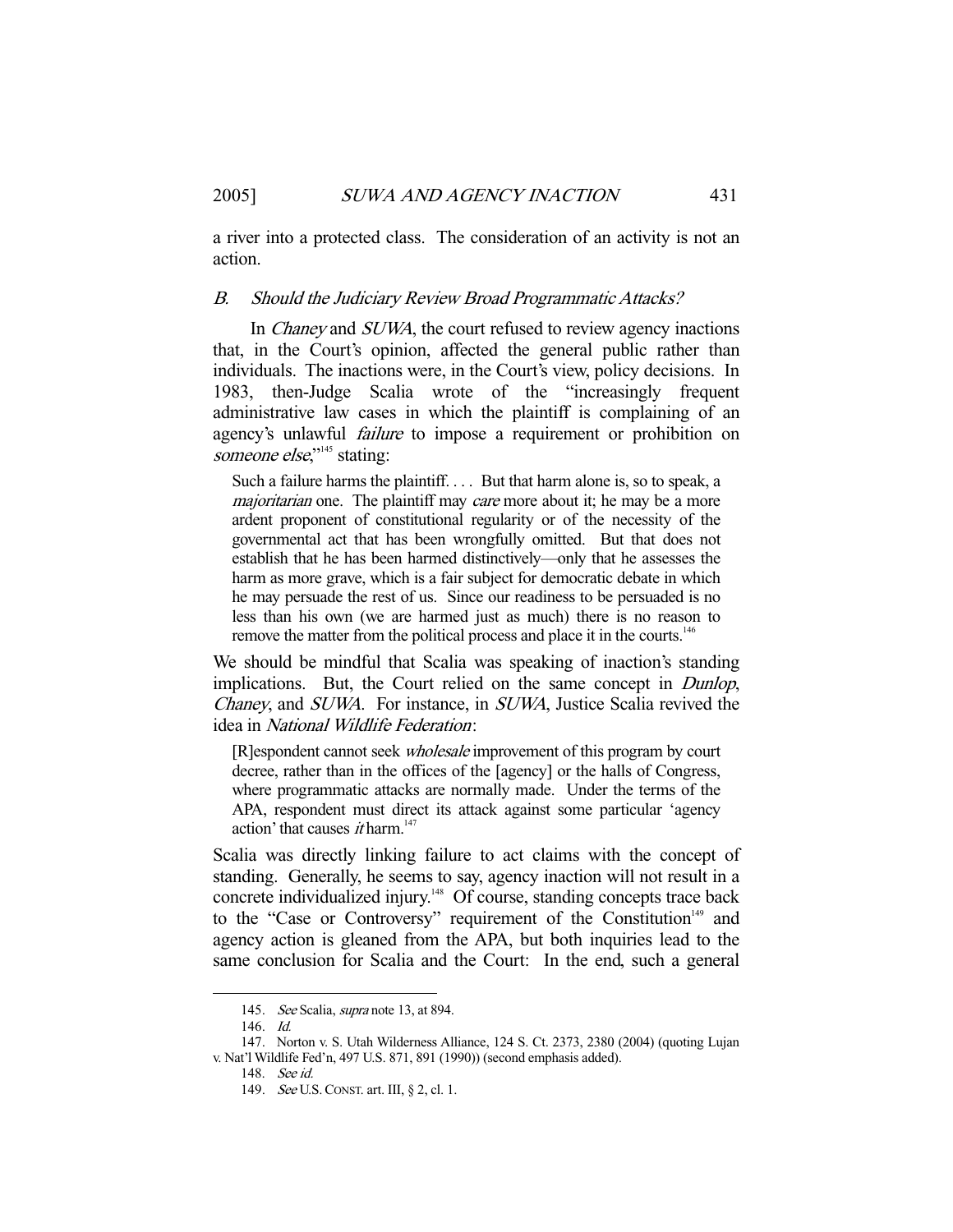problem with policy should be addressed by the other branches of the government. This thinking is not new. Recall Marbury's exposition:

[W]hatever opinion may be entertained of the manner in which executive discretion may be used, still there exists, and can exist, no power to control that discretion. The subjects are political. They respect the nation, not individual rights, and being entrusted to the executive, the decision of the executive is conclusive.<sup>150</sup>

The line between individual rights and political decisions is certainly blurry and reasonable minds will differ, but does SUWA's contempt of judicial review of "broad programmatic attacks" take into account the power of modern agency decisionmakers and the corresponding lack of scrutiny? Are these generalized grievances always accounted for by Congress or the Executive?

 Perhaps all agency inaction should be reviewable under section 706(2)(A) of the APA to determine if the agency inaction was "arbitrary [or] capricious." In *Chaney*, then-Justice Rehnquist pointed out the contradictory nature of section  $701(a)(2)$ 's "committed to agency discretion" exception to review with section  $706(2)(A)$ 's review of abuses of discretion:

[C]ommentators have pointed out that construction of  $\S [701](a)(2)$  is further complicated by the tension between a literal reading of  $\S [701](a)(2)$ , which exempts from judicial review those decisions committed to agency "discretion," and the primary scope of review prescribed by  $\S 706(2)(A)$ —whether the agency's action was "arbitrary, capricious, or an abuse of discretion." How is it, they ask, that an action committed to agency discretion can be unreviewable and yet courts still can review agency actions for abuse of that discretion?<sup>151</sup>

Nevertheless, as Chaney held, agency inaction is presumed unreviewable. But why shouldn't the agency be called upon to account for its refusal to enforce? Is it really difficult to pony up a reasonable explanation? After all, section 706(2)(A) provides very deferential review.

 Professor Sunstein writes that "[t]he rise of the modern regulatory state results in large part from an understanding that government 'inaction' is itself a decision and may have serious adverse consequences for affected citizens."152 He continues that "[i]n the modern era, the judicial role is to ensure the identification and implementation of statutory values and to guard against factional power over the regulatory

 <sup>150.</sup> Marbury v. Madison, 5. U.S. 137, 166 (1803).

 <sup>151.</sup> Heckler v. Chaney, 470 U.S. 821, 829 (1985) (citation omitted).

<sup>152.</sup> Sunstein, *supra* note 21, at 683.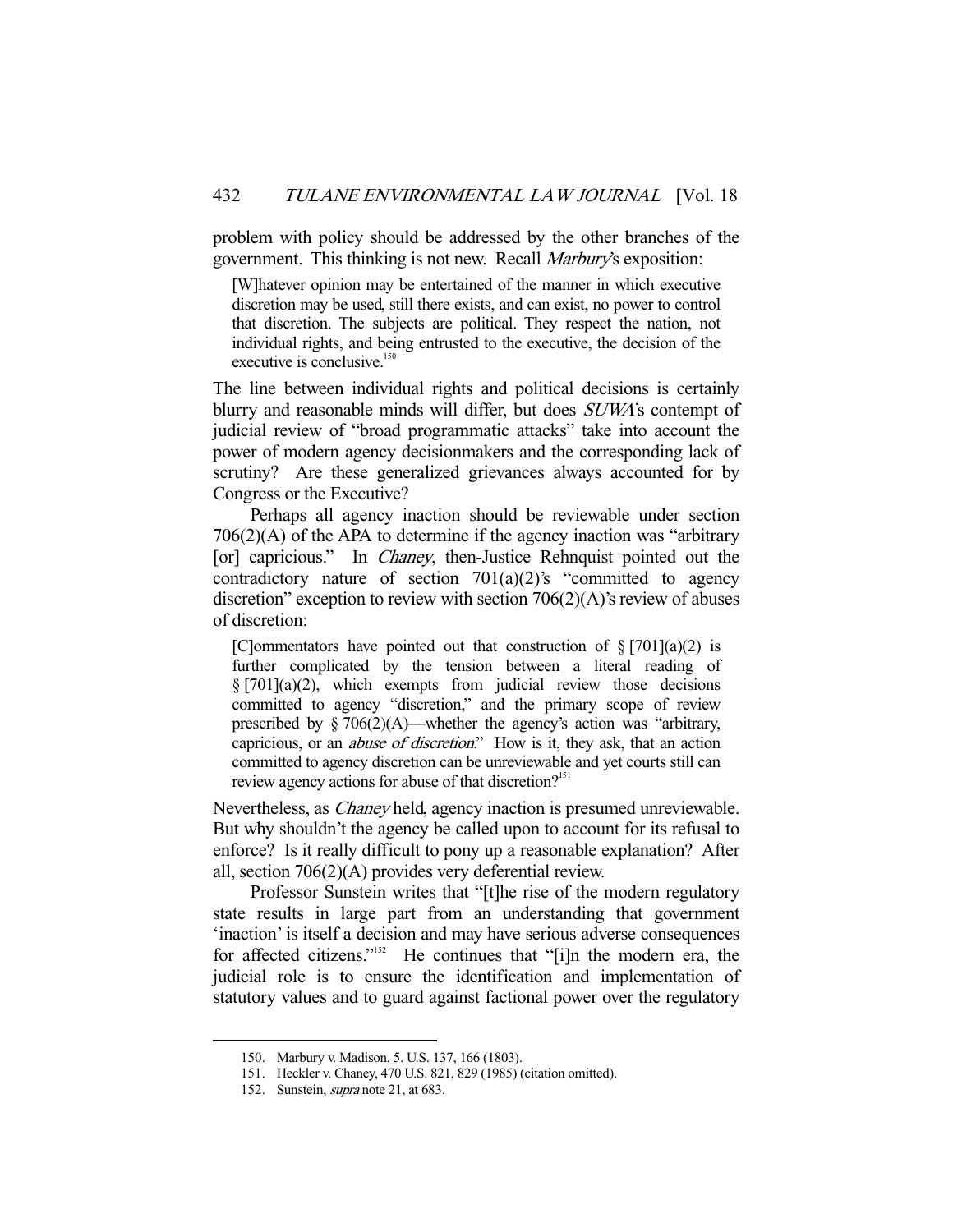process."153 These words echo Judge Skelly Wright's famous maxim that it is the judicial duty to ensure that statutory purposes are not "misdirected in the vast hallways of the federal bureaucracy."<sup>154</sup>

 Review does not translate into judicial tyranny. A court can review an agency's decision not to act and decide that its inaction was perfectly acceptable. After all, as Justice Stevens wrote in Chevron, U.S.A. v. Natural Resources Defense Council with respect to the administration of an agency's tasks, "[t]he responsibilities for assessing the wisdom of such policy choices and resolving the struggle between competing views of the public interest are not judicial ones."<sup>155</sup> As such, judges do not base their decisions on what they would have done, but rather on whether the agency's act was "permissible," or a reasonable construction of their legal authority.156 If the agency's decision "represents a reasonable accommodation of conflicting policies that were committed to the agency's care by the statute, [the courts] should not disturb it unless it appears from the statute or its legislative history that the accommodation is not one that Congress would have sanctioned."<sup>157</sup>

 Similarly, "hard look" review does not equate to judicial micromanagement of agency action. As Judge Leventhal wrote in Greater Boston Television Corp. v. Federal Communications Commission, in reviewing the application of an agency's legal authority to factual situations, the court will conduct a review to ensure that the agency has taken a "'hard look' at the salient problems" to see if the agency has "engaged in reasoned decisionmaking."158 However, "[i]f the agency has not shirked this fundamental task . . . the court exercises restraint and affirms the agency's action even though the court would on its own account have made different findings or adopted different standards."159 As Chevron and Greater Boston Television demonstrate, courts take a deferential posture when reviewing agency decisions.

 What is wrong with a court looking to ensure that BLM's failure to act to stop ORV use in a WSA was not arbitrary or capricious? Why should a court not conduct a review to see if the agency has taken a "hard look" at the issue? Review assures that the congressional will is not forgotten or "misdirected" by the Executive. The Court's conflation of

 <sup>153.</sup> Id.

 <sup>154.</sup> Calvert Cliffs' Coordinating Comm. v. U.S. Atomic Energy Comm'n, 449 F.2d 1109, 1111 (D.C. Cir. 1971).

 <sup>155. 467</sup> U.S. 837, 866 (1984).

 <sup>156.</sup> Id. at 843.

 <sup>157.</sup> Id. at 845 (quoting United States v. Shimer, 367 U.S. 374, 382, 383 (1961)).

 <sup>158. 444</sup> F.2d 841, 851 (D.C. Cir. 1970).

 <sup>159.</sup> Id.